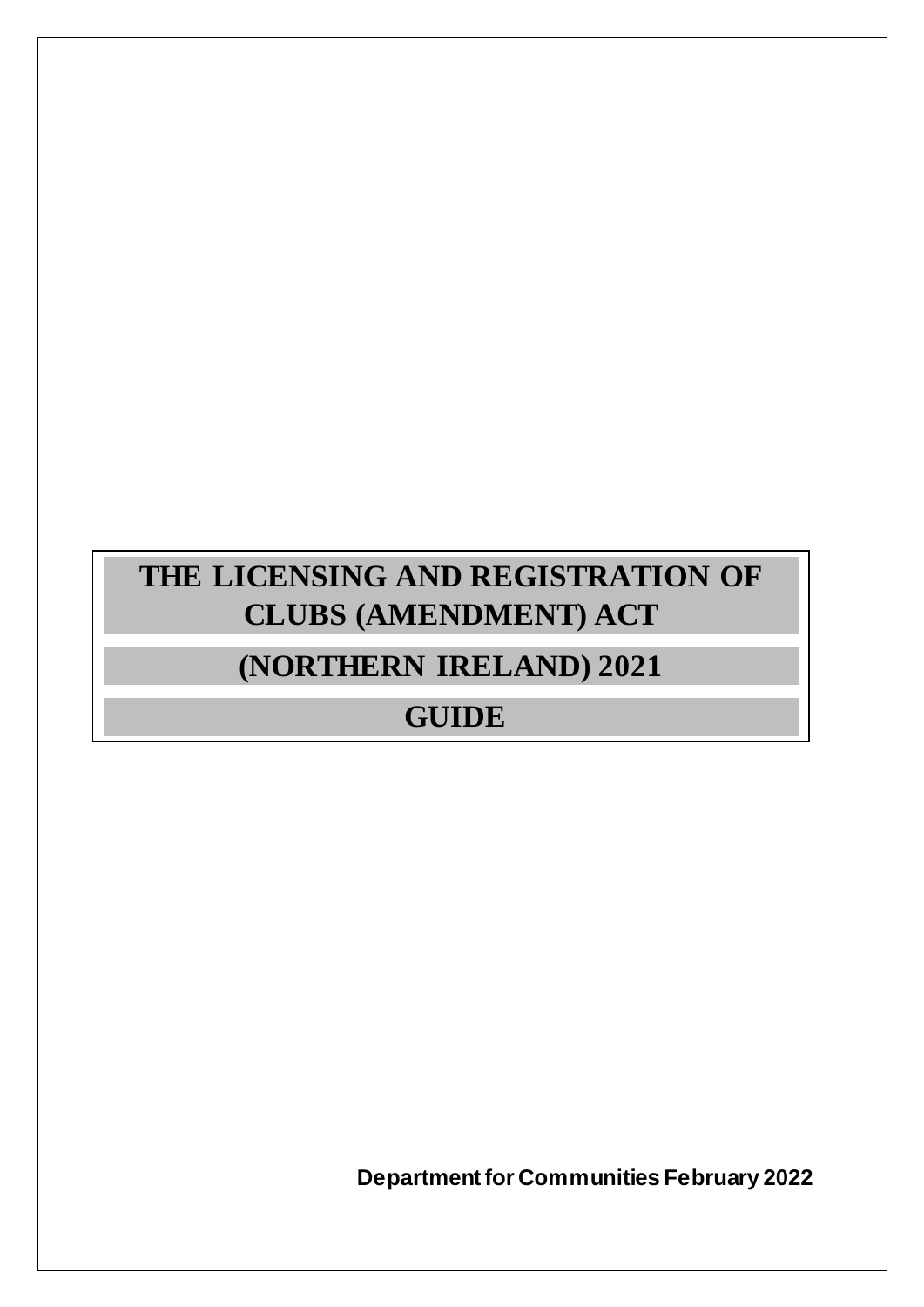# **Contents**

| <b>Introduction</b>                    | page | 1            |
|----------------------------------------|------|--------------|
| <b>Background</b>                      | page | $\mathbf{2}$ |
| <b>Liquor Licence Renewal reminder</b> | page | 4            |
| <b>Part 1 - Licensing</b>              | page | - 5          |
| <b>Part 2 - Registration of Clubs</b>  | page | 21           |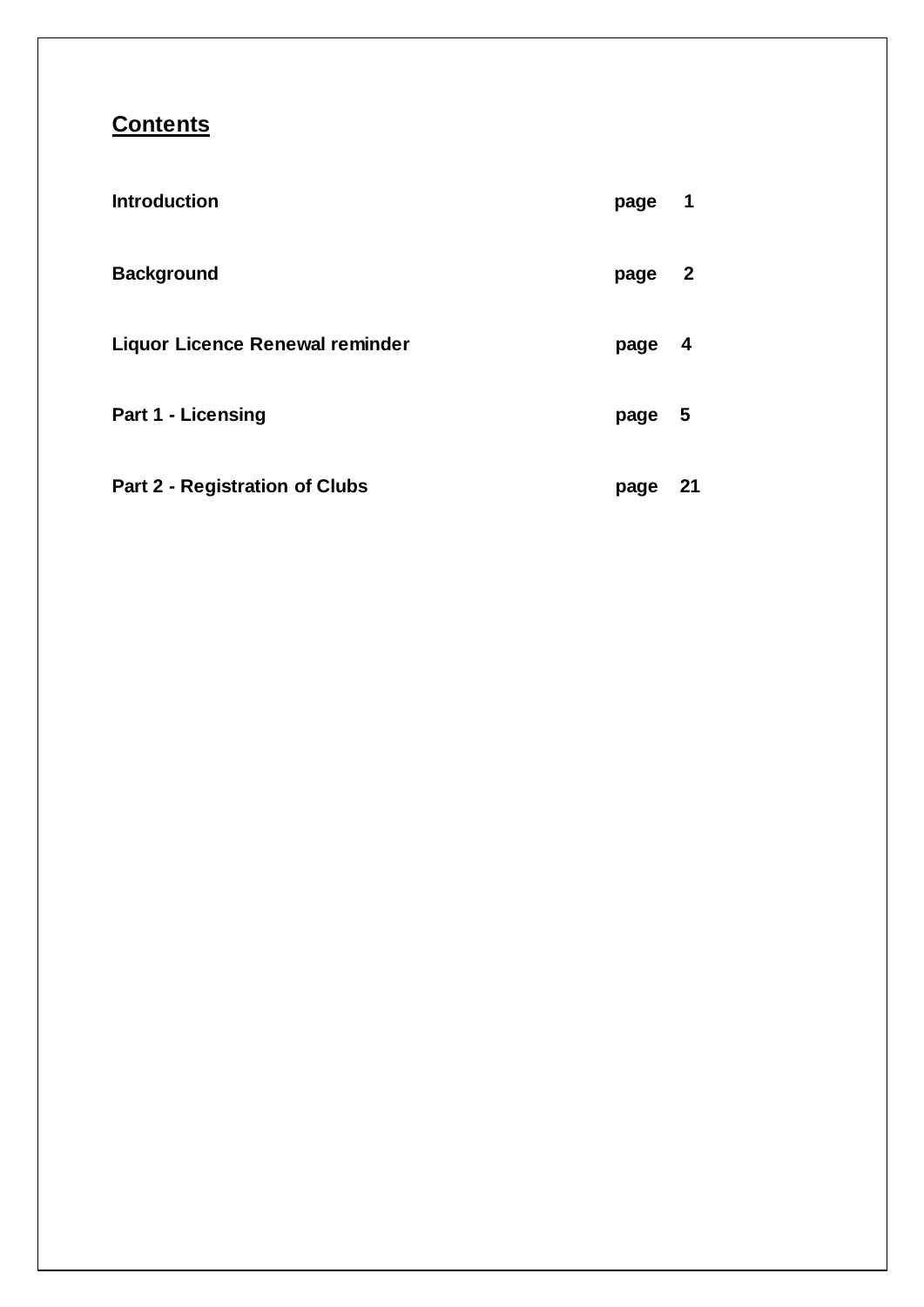# **INTRODUCTION**

This guide outlines the provisions of the *Licensing and Registration of Clubs (Amendment) Act (Northern Ireland) 2021* (the Act) which received Royal Assent on 26 August 2021. **The first phase of changes came into effect on 1 October 2021; phase 2 will come into effect on 6 April 2022.**

It will be of particular interest to the licensed trade, registered clubs, courts and police but should be a useful source of information for district councils, the legal profession and the general public.

The information contained in this guide should not be treated as a complete and authoritative statement of the law which is contained only in the Act and regulations made under it. This guide will be updated as and when outstanding provisions are due to come into effect.

As licensing law is a complex piece of legislation, licence holders may wish to engage the services of a solicitor in terms of bringing any applications through the courts. It is the responsibility of the licence holder to ensure that they, their servants and agents, are fully aware of their requirements under licensing law.

Copies of the Act and associated regulations may be purchased from the Stationery Office at [www.tsoshop.co.uk](http://www.tsoshop.co.uk/) or by contacting the TSO Customer Services on 0870 6005522. Alternatively, this legislation may be accessed at [legislation.gov.uk.](https://www.legislation.gov.uk/nia/2021/7/contents/enacted)

Department for Communities Social Policy Unit Level 8 Causeway Exchange 1-7 Bedford Street Belfast BT2 7EG

**Telephone: 028 90823140**

E-mail: [social.policy@communities-ni.gov.uk](mailto:social.policy@communities-ni.gov.uk)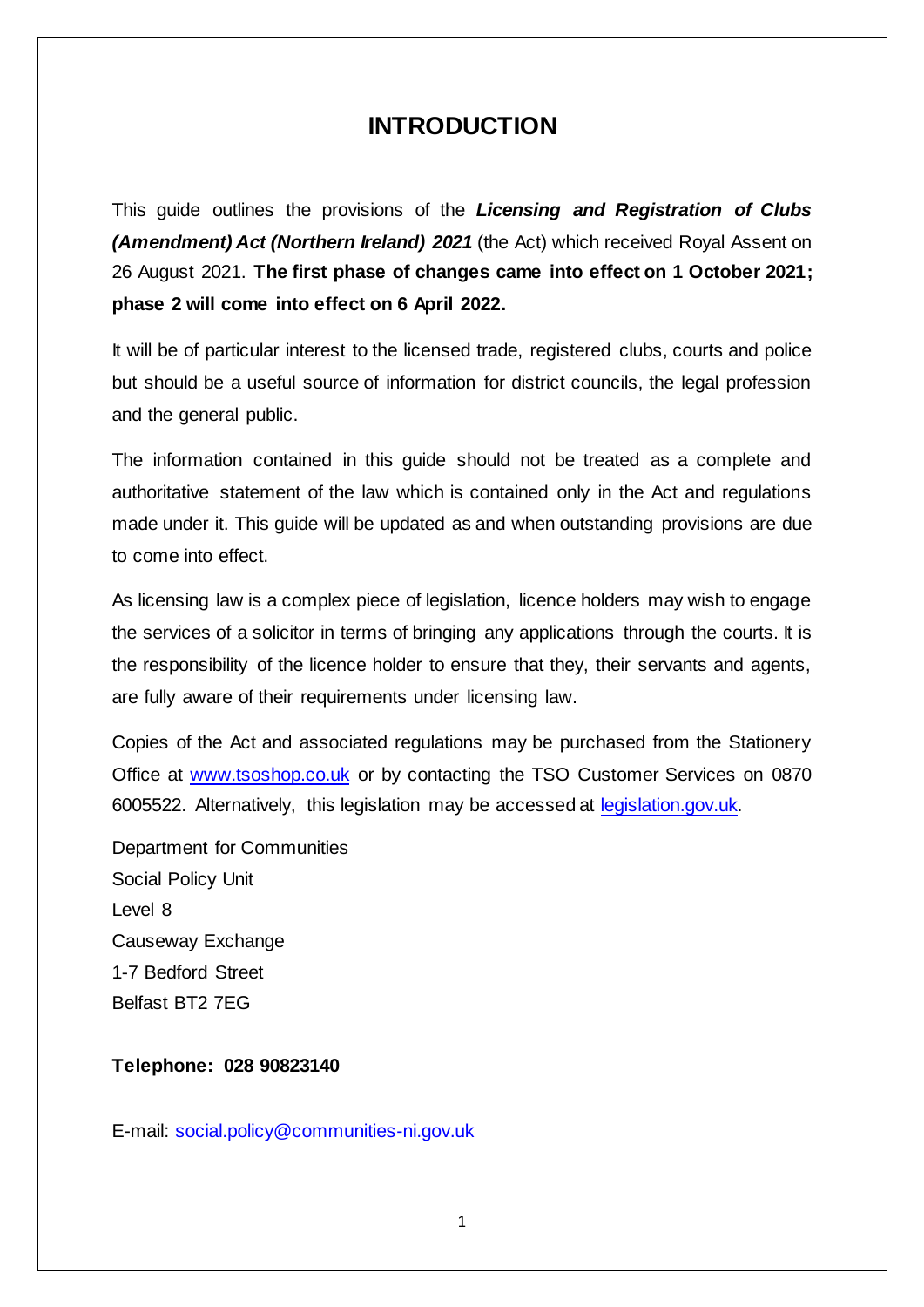# **Background**

The Department for Communities is responsible for the policy and legislation regulating the retail sale and supply of alcoholic drinks in Northern Ireland.

The current law dates back to 1996 and reform was an Executive priority under the New Decade New Approach Deal.

The aim of licensing law is to try and strike a balance between the controls which are necessary for the protection of public health and the preservation of public order, and on the other hand, individual freedom of choice and the opportunity for local businesses to meet customer's expectations.

The Act amends the Licensing (Northern Ireland) Order 1996 (the Licensing Order) and the Registration of Clubs (Northern Ireland) Order 1996 (the Clubs Order).

The key changes include**\***:

- Pubs and Hotels can apply to open until 2am up to 104 nights per year;
- Smaller pubs will be able to open to 1am up to 104 nights per year;
- Drinking-up time will be increased to 1 hour;
- All additional restrictions on opening hours over Easter weekend will be removed;
- Opening hours on Sunday evenings will be the same as any other night;
- There will be flexibility around opening hours for bars at major events;
- A new category of licence will be created for local producers of craft beers, ciders and spirits;
- Cinemas will be able to apply for a liquor licence and serve drink to customers watching a movie;
- Sporting clubs will be able to use their grounds for functions up to 6 times per year;
- Registered clubs will be able to open to 1am up to 104 nights per year;
- Self-service of alcohol and sales by vending machines will be prohibited;
- Restrictions will be placed on off-sales drinks promotions;
- Loyalty schemes will not be able to award or redeem points for the sale of alcoholic drinks.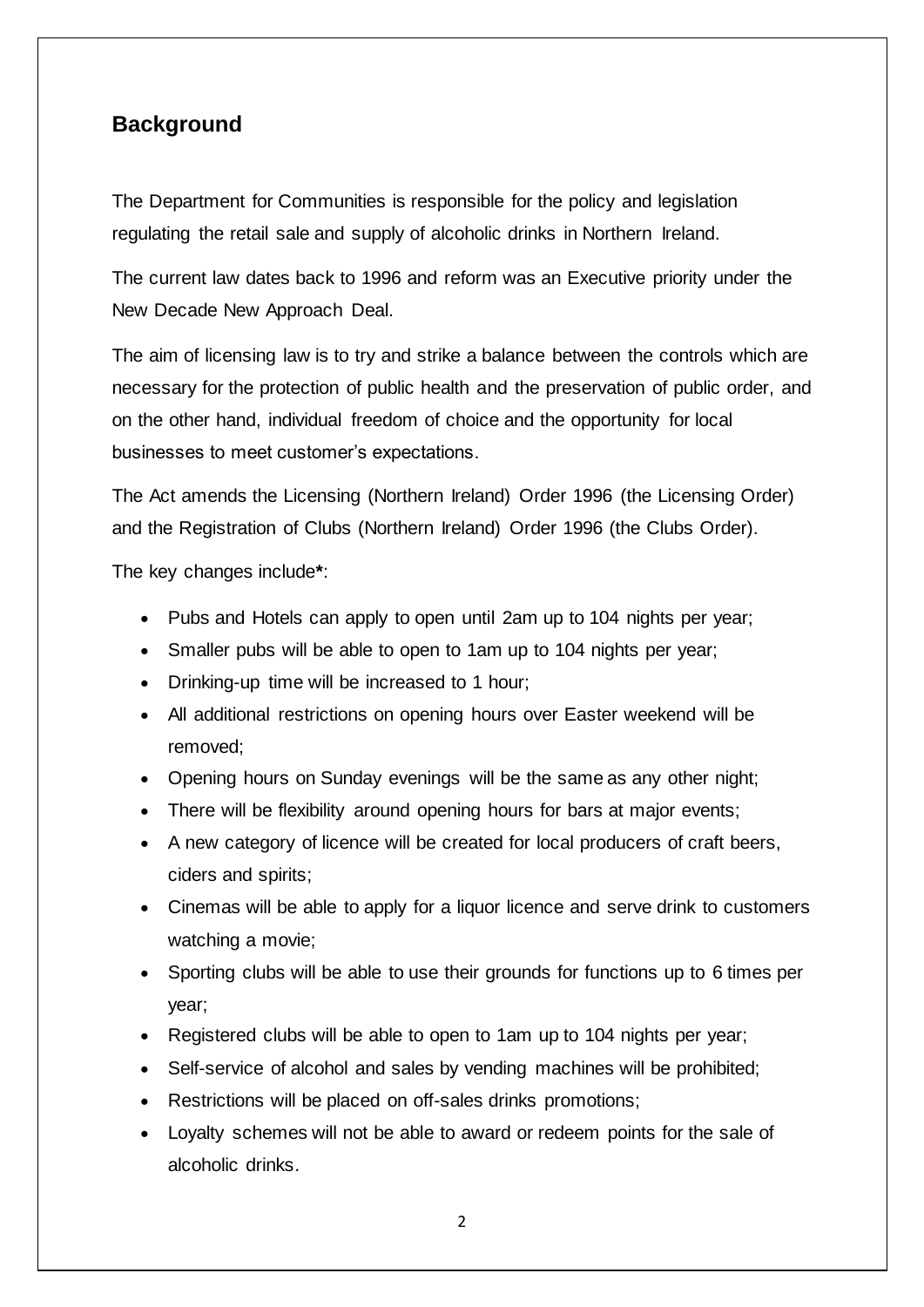**\* The changes made by the Act will not come into operation at the same time. This guide will be updated as and when outstanding changes are due to come into effect.**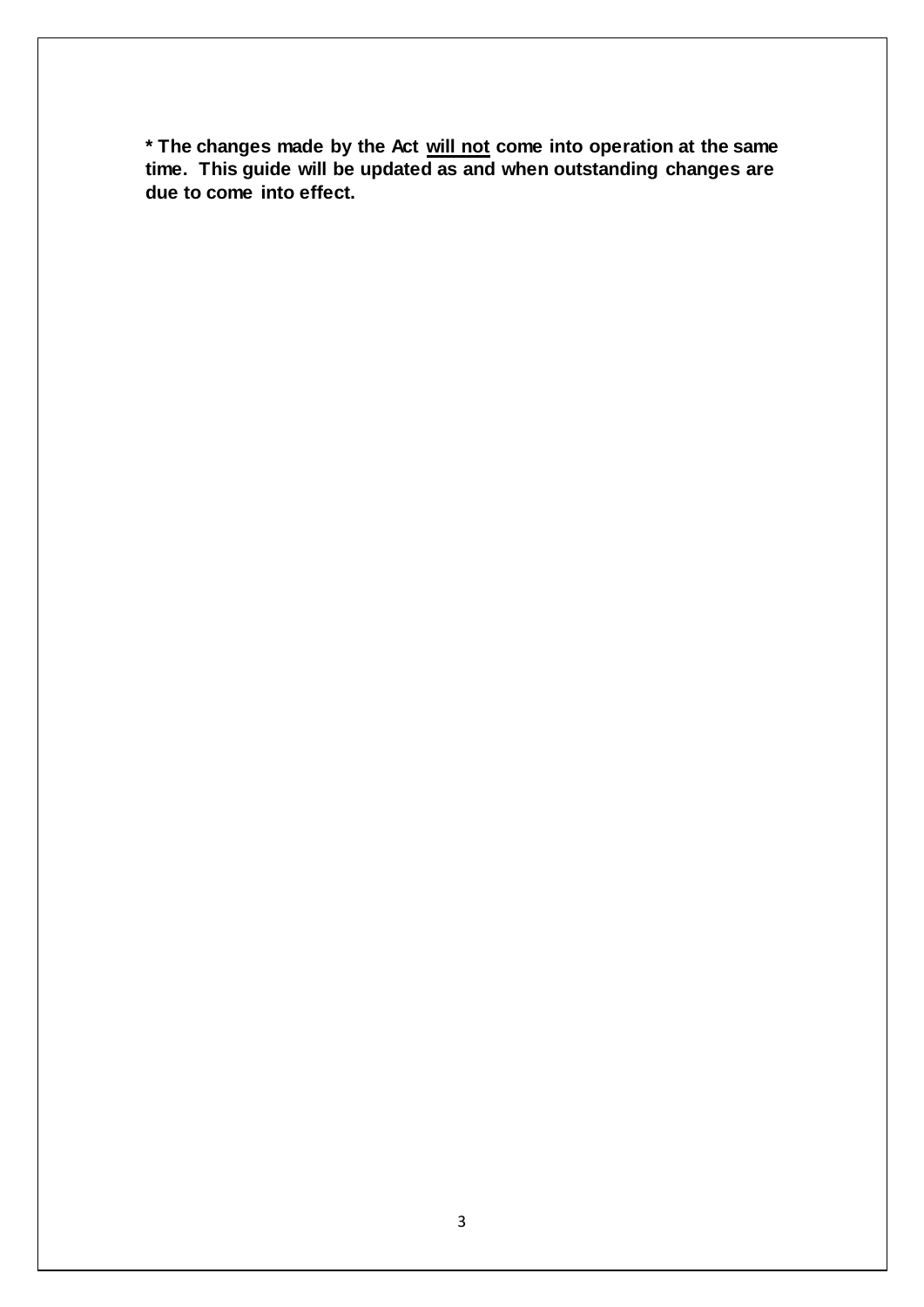# **LIQUOR LICENCE RENEWAL REMINDER**

Northern Ireland liquor licence holders are reminded that the current 5-year licensing period ends on 30 September 2022.

Further reminders will be published by the Department for Communities in the local press in July 2022.

The process for renewing licences is detailed in Schedule 4 to the Licensing Order (Applications for the renewal of licences), Part 1 (General procedure).

Renewal applications must be submitted to the court by 9 August and at the same time a copy of the notice of application must be served on:

(a) the district commander for the police district in which the premises are situated;

(b) where the applicant resides in some other police district, upon the district commander of that police district;

(c) the district council for the district in which the premises are situated.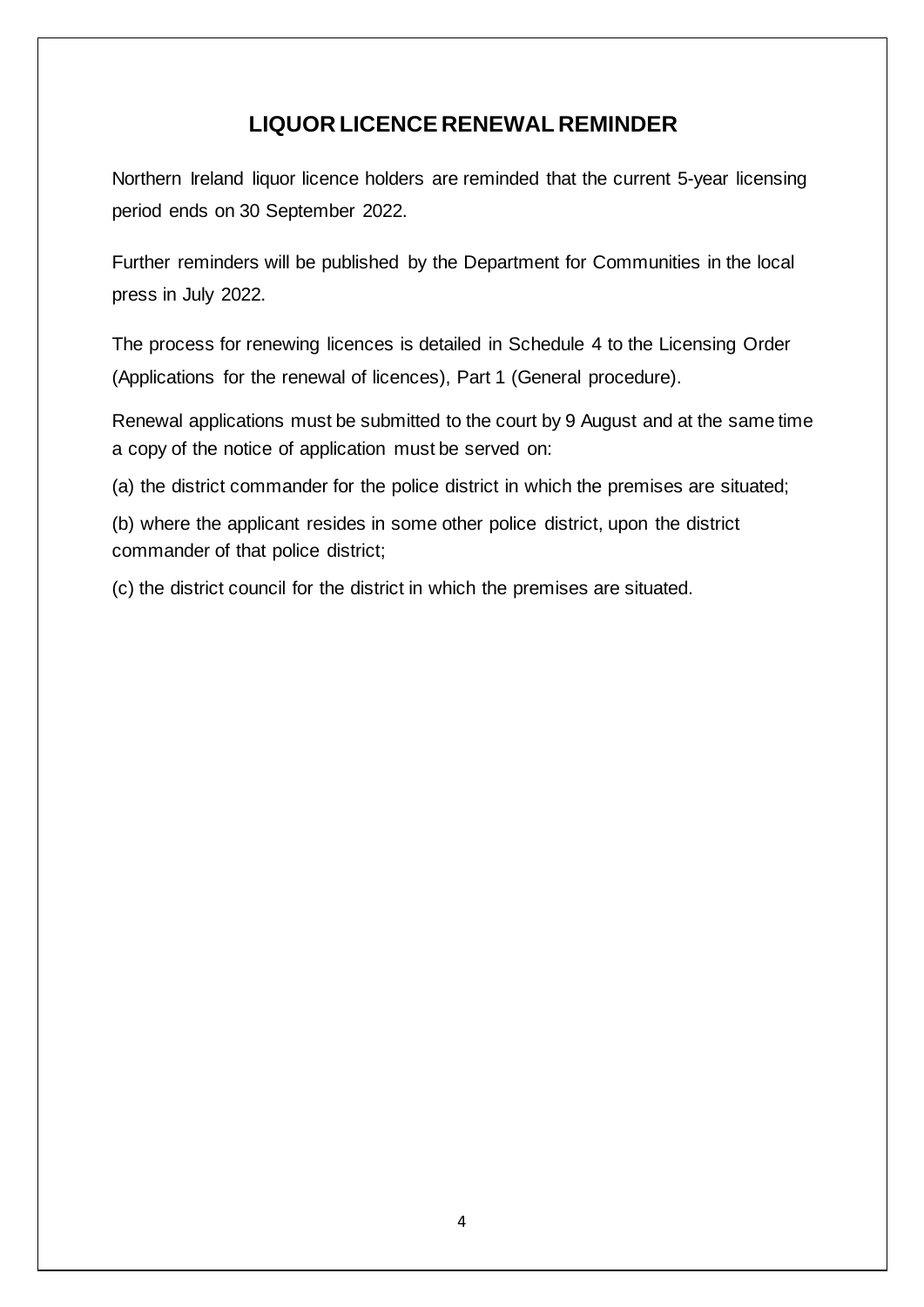# **PART 1 – LICENSING**

# **Section 1: Removal of additional restrictions at Easter - Commenced 1 October 2021**

Easter weekend permitted hours now mirror what is available for any other weekend throughout the year.

Section 1 amends Article 30 of the Licensing Order (Occasional licences), Article 42 (General permitted hours), Article 44 (Additional permitted hours), Article 45 (Authorisations for additional permitted hours), Article 47 (Extension licences) and Article 50 (Restrictions as to sales for consumption off premises) by removing all references to Good Friday and Easter Sunday.

The above Articles relate to the permitted hours for the sale of intoxicating liquor under the authority of an occasional licence or in licensed premises (both on and off-sales).

# **Section 2: Removal of restrictions on late opening for on-sales on Sunday - Commenced 1 October 2021**

This section brings the end of general and additional permitted hours on any Sunday into line with those permitted on any other day (11pm with general permitted hours, 1am the following morning with additional hours, or 2am the following morning in pubs and hotels with further additional permitted hours).

Opening times for on-sales on Sundays (12.30pm) and Christmas Day hours (12.30pm -10pm) remain the same.

Section 2 amends Article 30 of the Licensing Order (Occasional licences), Article 42 (General permitted hours), Article 44 (Additional permitted hours), Article 45 (Authorisations for additional permitted hours) and Article 47 (Extension licences) and removes the restrictions on late night permitted hours on a Sunday (currently restricted to 10pm with general permitted hours or 12 midnight with additional hours) for premises licensed for the sale and consumption of intoxicating liquor on the premises.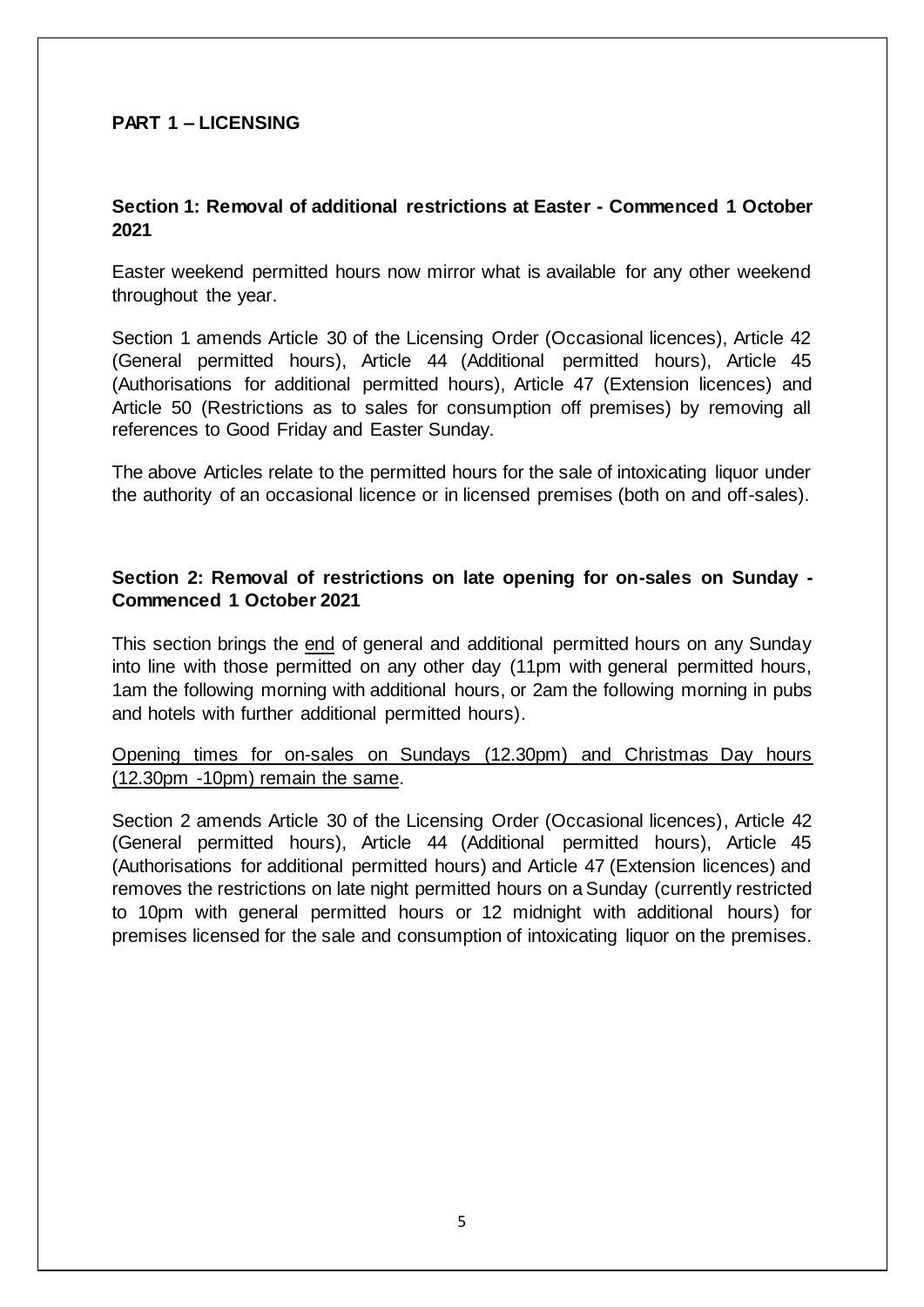# **Section 3: Public houses and hotels: further additional hours - Commenced 1 October 2021**

This section allows certain pubs and hotels to apply for an additional hour up to 104 times per year.

Section 3 introduces new Articles 44A and 44B in the Licensing Order in relation to further later opening for public houses and hotels.

The new Article 44A (Order for further additional permitted hours) gives a court <sup>1</sup>or clerk of petty sessions a power, in certain circumstances, to extend later opening by one hour in public houses or hotels which are structurally adapted to provide entertainment and/or substantial refreshment and which hold a court order for later opening under Article 44.

This means that on a night that a pub or hotel has an Article 44 order in place (until 1am), an order under Article 44A permits later opening for an additional one hour (2am).

On a night that a pub or hotel, which has an Article 44 order but not for that night, an order under Article 44A also permits later opening for three hours in premises  $(11.00 \text{pm} - 2.00 \text{am}).$ 

Musical or other entertainment and/or substantial refreshment must be provided throughout the later opening just as if an order under Article 44 applied that day.

A late licence granted under an Article 44A may be made for a maximum of 104 days in any year (twelve month period) but may not be made for Christmas Day.

The Department may, subject to the approval of the NI Assembly, make regulations in the future to change the number of days on which orders under Article 44A may be made.

The new Article 44B (Orders under Article 44A: revocation, modification etc.) provides powers for a magistrates' court to revoke or modify an order for further later opening or to place terms and conditions on an order.

These powers mirror the powers a court has for later opening made under Article 44. The reasons why it may be necessary to revoke or modify a late opening order are if the business was conducted in such a manner to cause undue inconvenience to local residents, or that the hours caused undue inconvenience to local residents, or that the part of the premises mentioned in the order wasn't being used for the purposes of providing entertainment and/or substantial refreshment.

<sup>1</sup>  $<sup>1</sup>$  an application can be made to the county court at the grant of a licence application or a magistrates'</sup> court at any point in the future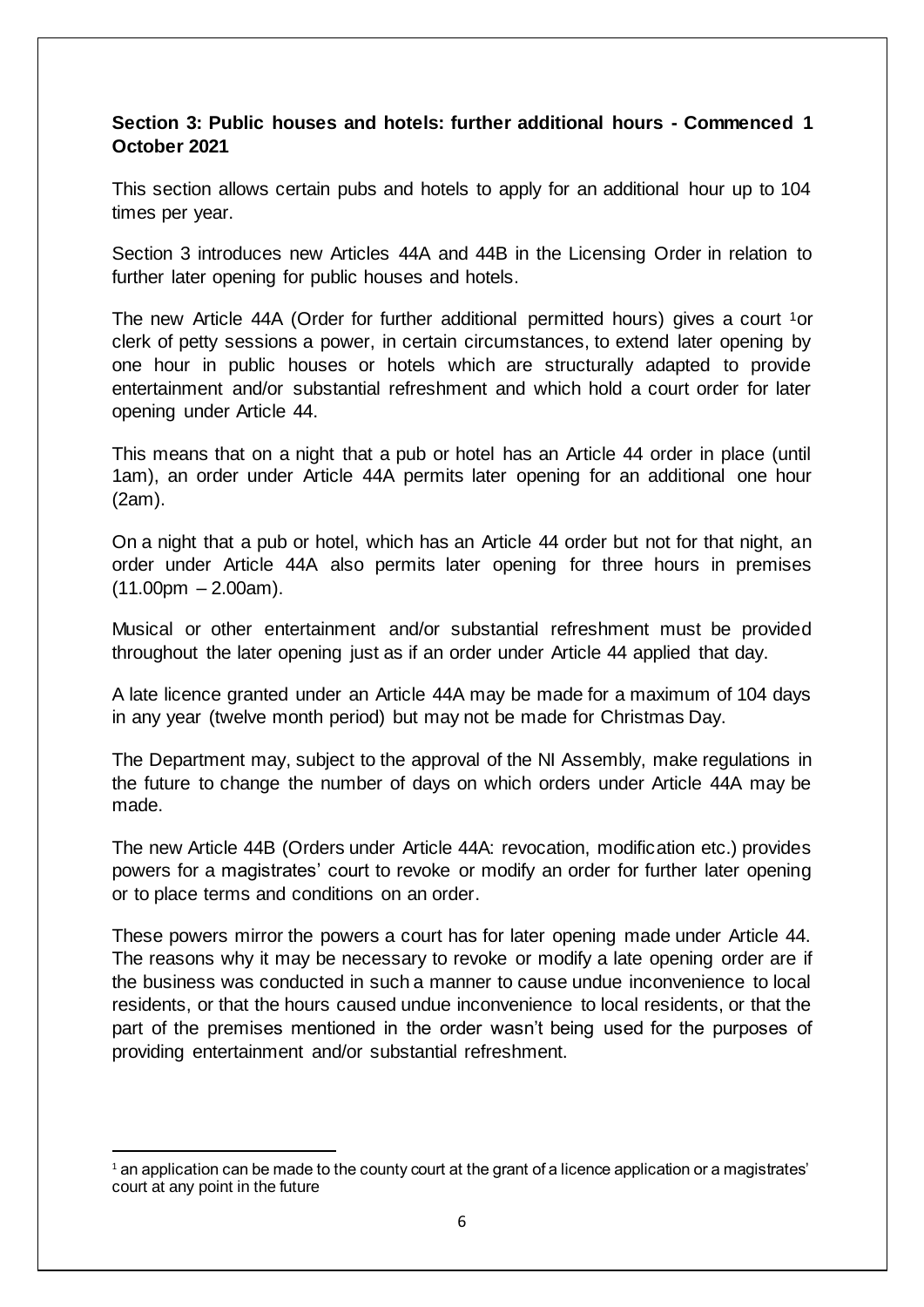It is important to note that a licence holder applying to a court of summary jurisdiction for an order under Article 44A is required to follow the process set out in Schedule 9 to the Licensing Order (procedure for certain applications), including placing a notice of the application in local newspapers\* and display the notice on or near the premises.

The administrative court forms to apply to the county and magistrates' courts for an order under Article 44A which will allow pubs and hotels to apply for further additional permitted hours can be downloaded from the Department's website at:

[https://www.communities-ni.gov.uk/publications/licensing-and-registration-clubs-amendment](https://www.communities-ni.gov.uk/publications/licensing-and-registration-clubs-amendment-act-ni-2021-guide)[act-ni-2021-guide](https://www.communities-ni.gov.uk/publications/licensing-and-registration-clubs-amendment-act-ni-2021-guide)

\*Newspaper notice - There is no legislative requirement to include the full list of dates for which the application relates, however the notice should include details of where any interested person may find those dates.

# **Section 4: Alignment of closing time for liquor and entertainment - Commenced 1 October 2021**

This section ensures that entertainment stops at the end of drinking-up time.<sup>2</sup>

Section 4 adds a new Article 44C in the Licensing Order (Alignment of closing time for liquor and entertainment) to ensure that the entertainment provided during later opening under Article 44, or further later opening under Article 44A, is not allowed to continue after the end of "drinking-up time". This ensures that entertainment must end at the latest at 2.00am when an Article 44 order applies and 3.00am when an Article 44A order applies.

1

<sup>2</sup> If a licence holder wishes to continue entertainment beyond drinking-up time, any order for additional (or further) additional permitted hours is invalidated, and the sale of intoxicating liquor must cease at 11pm.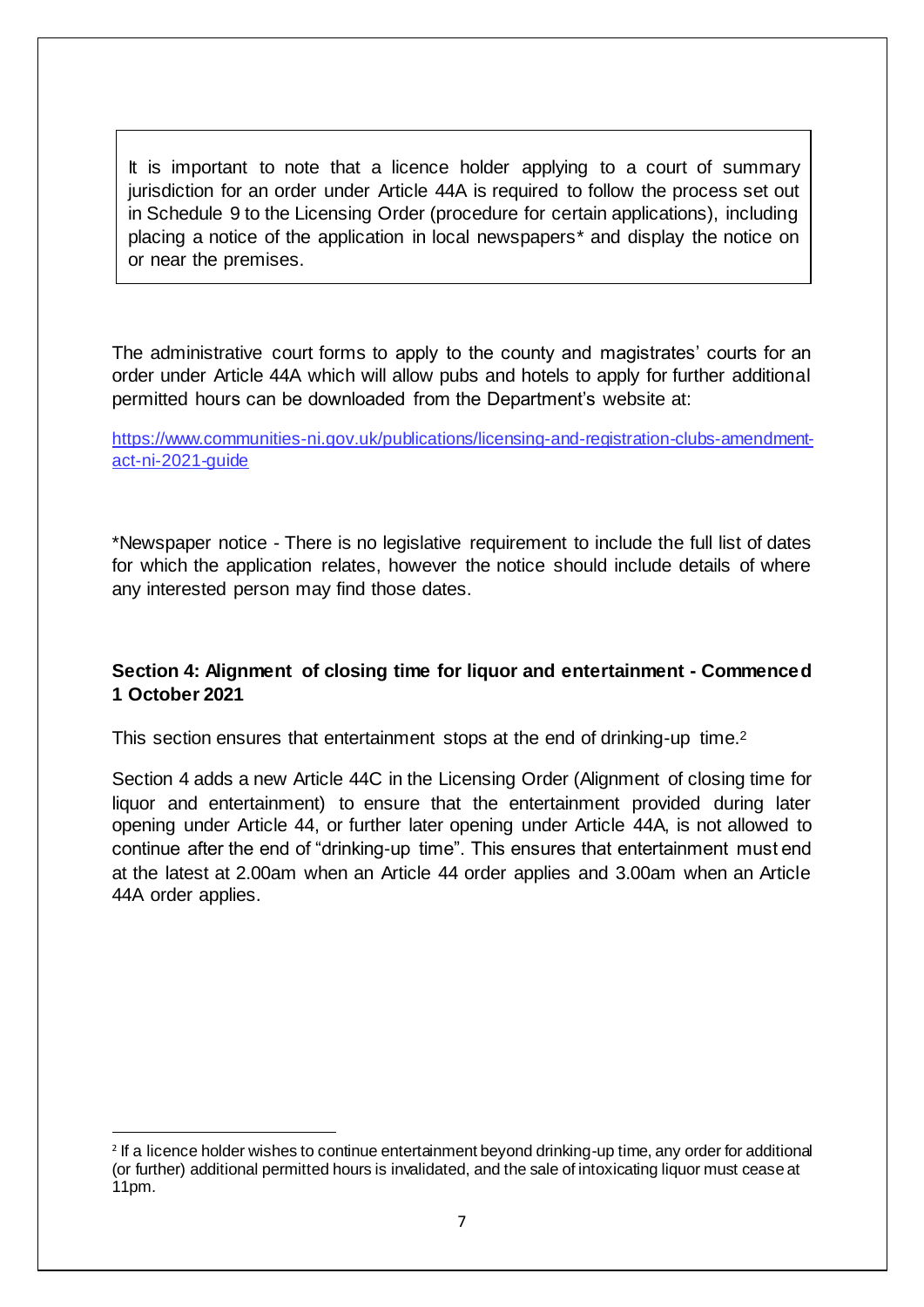# **Section 5: Police authorisations for additional hours - Commenced 1 October 2021**

This section does two things;

- allows pubs which have an Article 44 order in place to apply to the police for ad-hoc late opening, up to 20 times per year; and
- increases the number of times smaller pubs, (which are not structurally adapted and therefore can't apply for an Article 44 order), can apply to the police for late opening from 20 to 104.

Article 45(1) of the Licensing Order (authorisations for additional permitted hours) is amended to allow police to authorise later opening (11.00pm- 1.00am), in pubs which have a court order for later opening under Article 44, on a day that is not covered in the Article 44 order.

These pubs can apply for the ad-hoc late nights up to 20 times in any year, and must continue to provide entertainment and or substantial refreshment on the ad-hoc nights granted by the police.

A new Article 45(2A) increases the number of authorisations to pubs not holding an order for later opening under Article 44 from 20 days to 104 days in any year. Multiple dates may be included in one application to the police.

A new Article 45(2B) provides the Department with a power to make regulations [subject to the approval of the NI Assembly] to change the number of days in which orders under Article 45(2) or (2A) may be made.

It is important to note that subsection (4) inserts new paragraphs (4) to (8) to Article 45 to require a licence holder applying for an authorisation under this Article, to display a notice of the application on or near the relevant premises during the three weeks before the first occasion to which the application relates.

A copy of the notice must also be served on the district council.

An administrative form of notice that pubs can use to comply with the requirement to display under Article 45 can be can be downloaded from the Department's website at:

[https://www.communities-ni.gov.uk/publications/licensing-and-registration-clubs](https://www.communities-ni.gov.uk/publications/licensing-and-registration-clubs-amendment-act-ni-2021-guide)[amendment-act-ni-2021-guide](https://www.communities-ni.gov.uk/publications/licensing-and-registration-clubs-amendment-act-ni-2021-guide)

Applications should be addressed to the district licensing officer, or the duty inspector, of the local police district in which the premises is situated.

Furthermore, there is provision for complaints from the police, council or any person owning or residing in premises within the vicinity, to be made to the courts where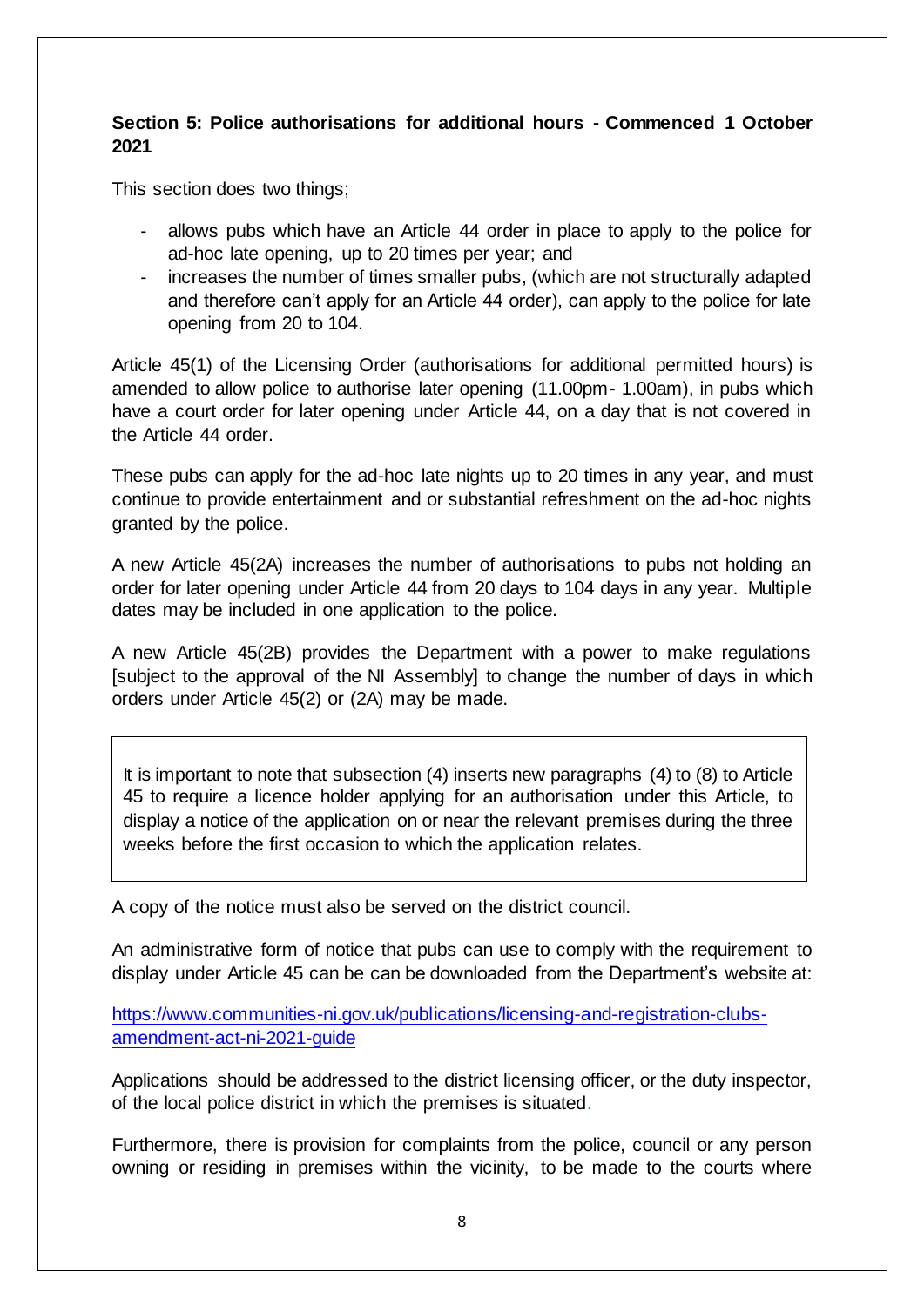undue inconvenience is caused to local residents as a result of a late night authorisation. Courts are given the power to revoke an authorisation, modify the hours of an authorisation, or make an authorisation subject to such terms and conditions at it thinks fit, including those requested by the district commander of the police of the district in which the premises are situated.

# **Section 6: Extension of "drinking-up time" - Commenced 1 October 2021**

This section increases drinking-up time from 30 minutes to 1 hour.

Section 6 amends Article 46 of the Licensing Order (Exceptions from prohibition of sale etc., of intoxicating liquor outside permitted hours).

Subsection (1) amends Article 46(1) which provides for the duration of the "drinkingup time" at the end of normal opening hours or later opening in licensed premises, substituting the current "30 minutes" with "60 minutes".

Subsection (2) provides the Department with a power to make regulations to allow "drinking-up time" to revert to 30 minutes, subject to the approval of the NI Assembly

## **Section 7: Major Events - Commencing 6 April 2022**

This section adds a new Article 48A to the Licensing Order which gives the Department the power designate an event being held in NI, which will attract significant interest, as a major event and make a "major event order".

A major event order may:

- specify the permitted hours and days for the sale of intoxicating liquor, outside of what is currently available under the Licensing Order.
- apply to all licensed premises in NI as a whole or a specific area.
- specify a type of premises within NI as a whole or a specific area.
- apply to a place or premises which has been granted an occasional licence, situated on the site of the major event.

The Department must consult with appropriate persons. These persons may vary depending on the event, however examples would be the police and council local to where the event is taking place.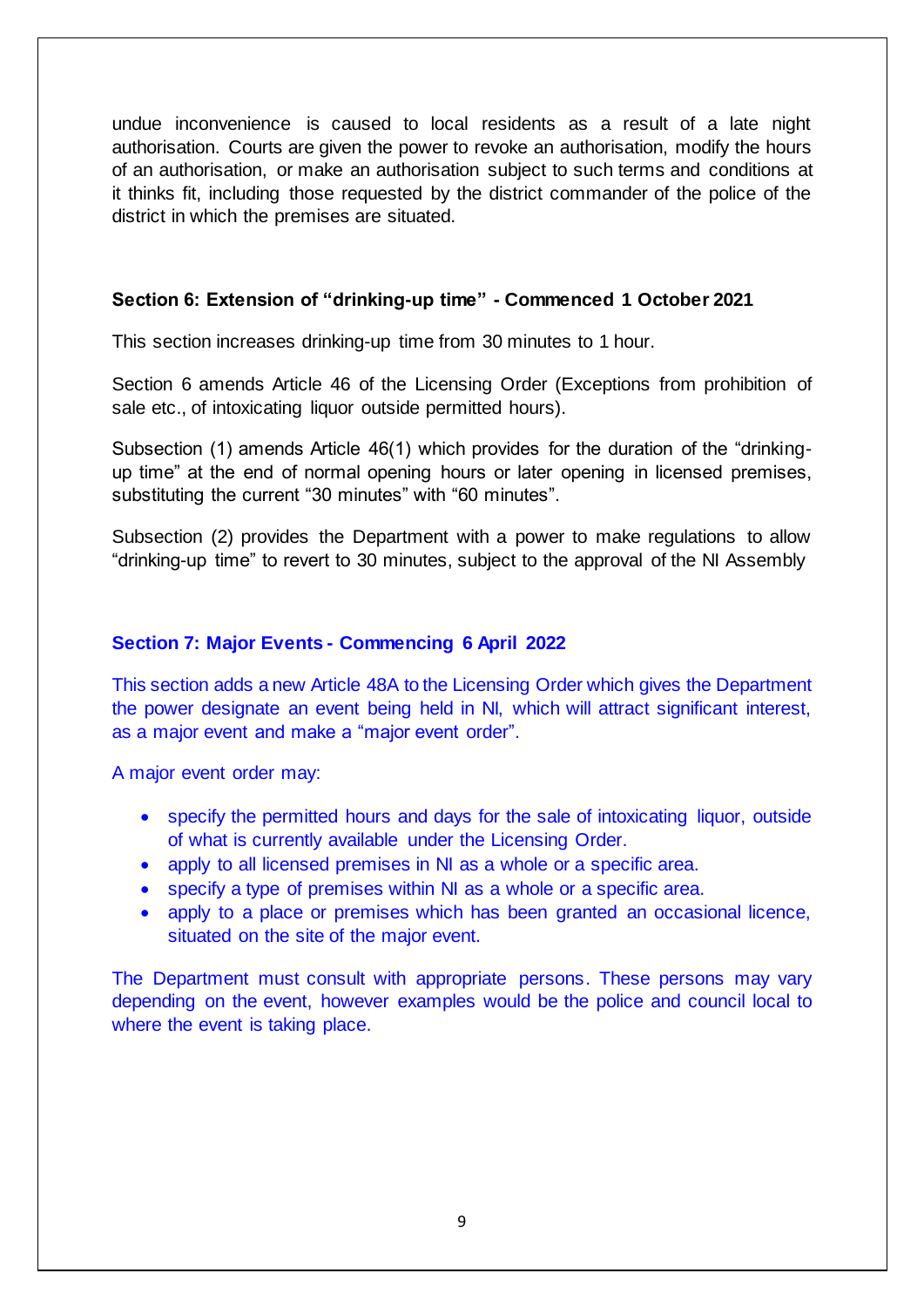It is important to note:

1

- any event which is being considered for a major event order must be being held at a place or premises which is already licensed, either under Article 5(1) or Article 30 of the Licensing Order.
- the Department may also impose conditions for on or off-sales in any major event order (under a new Article 48B). Failure to comply may result in a fine of up to £1,000 on summary conviction.
- that off-sales may be permitted only from the place or premises at which the event is taking place.
- The period specified in a major event order may not include Christmas Day.

The Department is currently developing a framework for the processing of major event orders which will be made available at the earliest opportunity.

## **Section 8: Licensed race tracks: Sunday sales - Commenced 1 October 2021**

This section allows the sale of intoxicating liquor at licensed race tracks on a Sunday.

Section 8 amends Article 42 of the Licensing Order (General permitted hours) to permit "licensed race tracks"3, within the "place of public entertainment" category of premises which may be granted a liquor licence, to sell intoxicating liquor on Sundays (not including Christmas Day) from 30 minutes before the entertainment and 30 minutes after, between the hours of 12.30pm and 11.00pm.

## **Section 9: Places of public entertainment – Commencing 6 April 2022**

This section amends Article 2 of the Licensing Order to include cinemas as a place of public entertainment, allowing them to apply for a licence to sell intoxicating liquor on the premises.

**The process for applying for a liquor licence is the same as for any other premises and is set out in Article 7 of and Schedule 1 to the Licensing Order.**

**As the process for applying for a liquor licence is through the County Courts it is recommended that any potential applicant engages the services of a specialist solicitor.**

<sup>&</sup>lt;sup>3</sup> As defined in Article 2 of the Licensing Order place of public entertainment (c) premises on a licensed track within the meaning of the [1985 NI 11.] Betting, Gaming, Lotteries and Amusements (Northern Ireland) Order 1985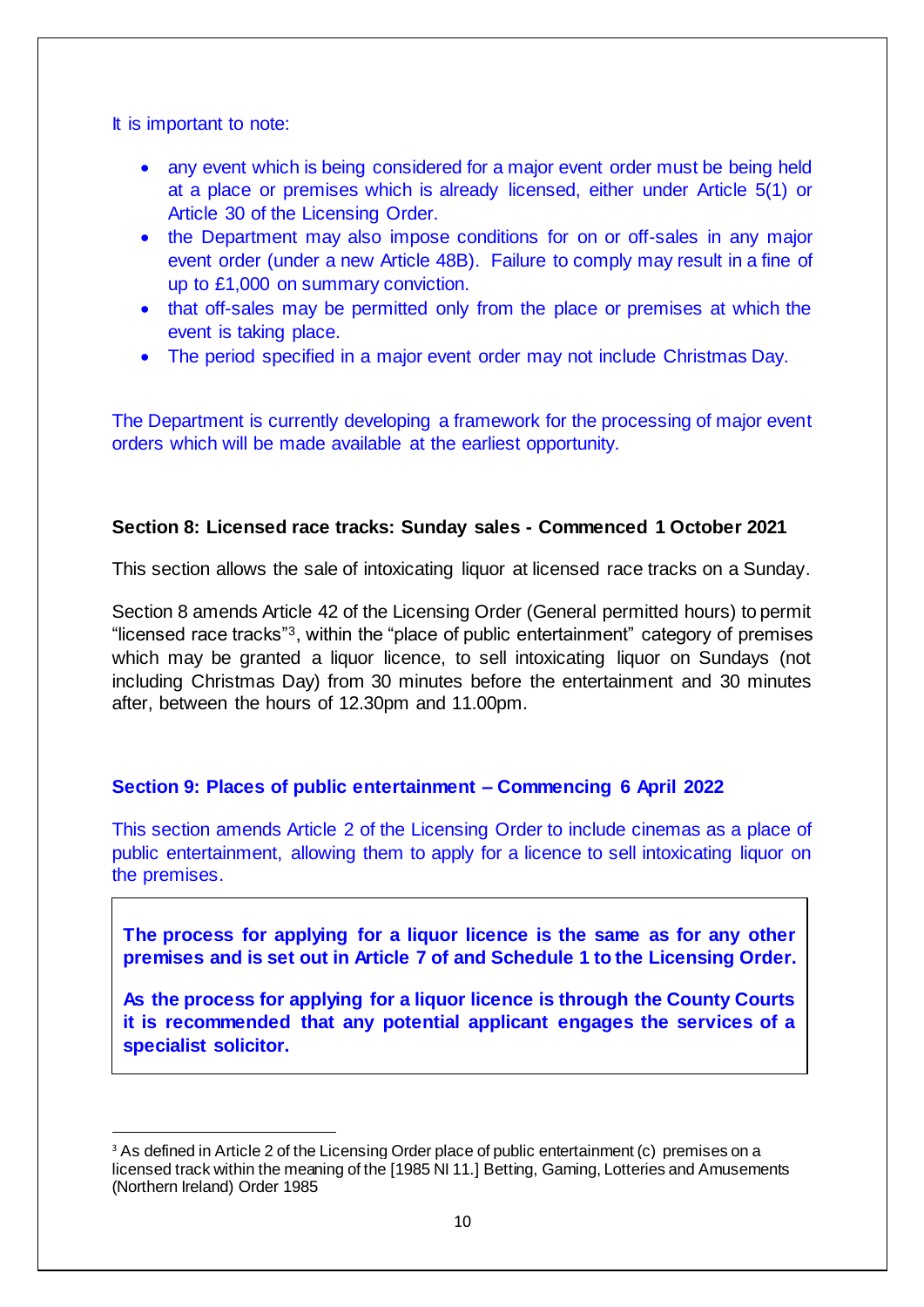Cinemas will be allowed to sell intoxicating liquor

- from 30 minutes before the entertainment and up to 30 minutes after,
- between 11.30am to 11pm on weekdays,
- 12.30pm to 11pm on Sundays and
- 12.30pm to 10pm on Christmas day.

**It is important to note that the current licensing period (which runs for 5 years) ends on 30 September 2022 and any licence granted up to and including 30 June 2022 will need to be renewed by 30 September 2022.** 

**Renewal applications must be submitted to the court by 9 August 2022. Any licence granted in July, August and September 2022 will be carried forward into the next licensing period.**

#### **Section 10: Licence for off-sales – Commencing 6 April 2022**

This section adds local producers of intoxicating liquor to the categories of premises under Article 5(1) of the Licensing Order which may be granted a liquor licence.

**The process for applying for a liquor licence is the same as for any other premises and is set out in Article 7 of and Schedule 1 to the Licensing Order.**

**As the process for applying for a liquor licence is through the County Courts it is recommended that any potential applicant engages the services of a specialist solicitor.**

Section 10 also adds new Articles 52B, C and D to the Licensing Order which set out specific conditions which apply to a local producer's licence.

#### Local producer's licence: sales on own premises

New Article 52B allows a local producer of intoxicating liquor to apply for a licence to sell their own products, from their own premises for consumption off the premises. Only intoxicating liquor produced on the premises may be sold.

Selling other intoxicating liquor or selling for consumption on the premises carries a fine of up to £2,500 or up to 3 months in prison, or both.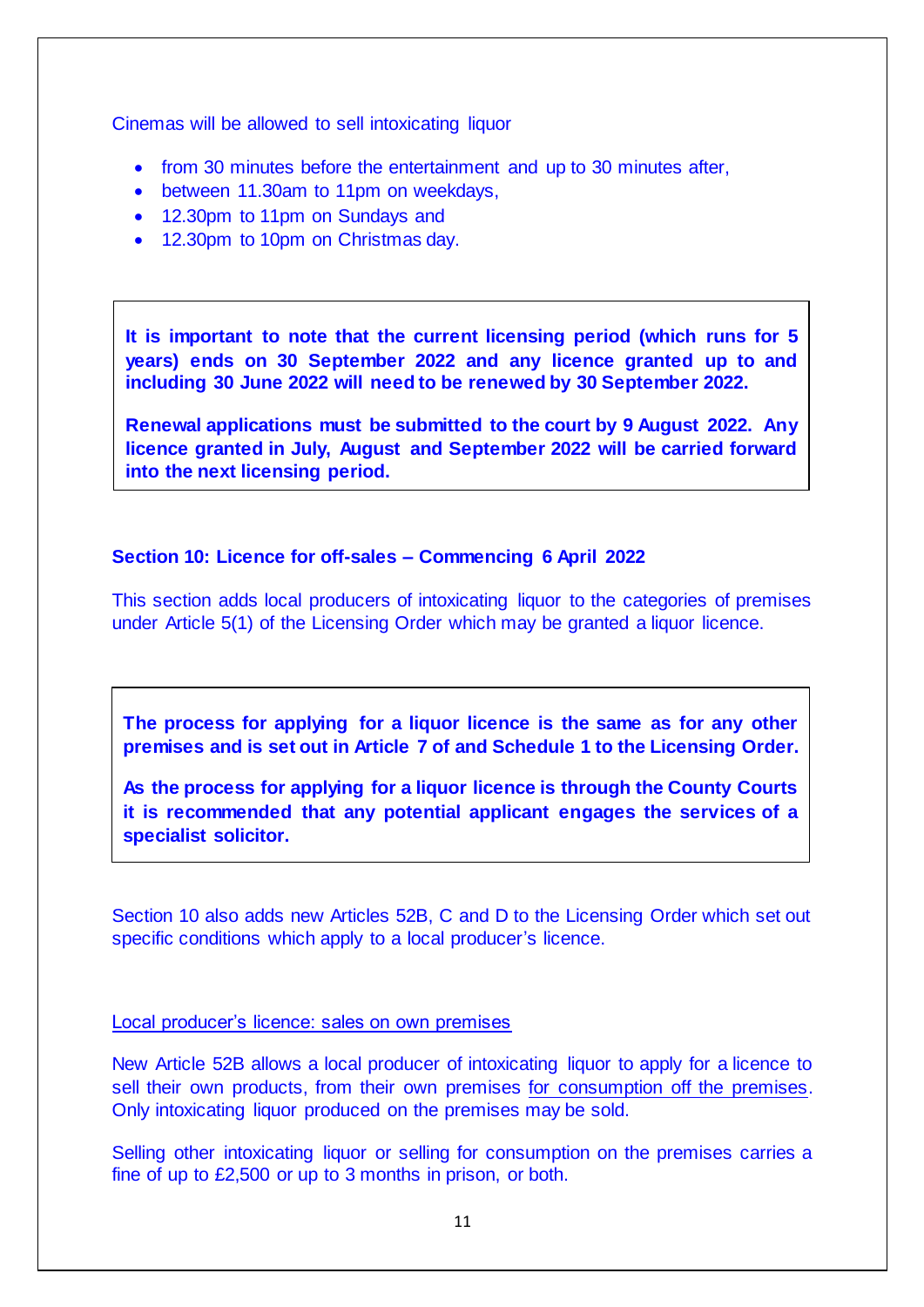A sample may be provided for consumption on the premises as part of a tour of the premises, provided no charge is made for the sample separate to the charge for the tour.

Providing samples without a tour carries a fine of up to £1,000.

The following samples, allowed per person per day, must not be exceeded –

- 1.5 pints (852mls) Beer or Cider up to and including 6% ABV; or
- 1 pint (568mls) Beer or Cider above 6% ABV; or
- 3 measures (35mls) of any spirit; or
- 3 measures (70mls) of any liqueur

A notice detailing the conditions of the licence held must also be displayed at all times. The notice will be added to the guide once it has been finalised.

Failure to display this notice carries a fine of up to £1,000.

This notice is important as it is an offence for a person, having purchased intoxicating liquor from the holder of the licence, to consume it in the production premises or in premises which adjoin or are near the production premises and which belong to the holder of the licence or are under his control or used by his permission.

The licence holder, if the consumption is with the holder's or a servant's or agent's knowledge or consent, will also be guilty of the offence.

## Local producer's licence: sale on other licensed premises

New Article 52C allows local alcohol producers to sell their own products (produced on their own production premises), for consumption off the premises, in certain other licensed premises.

These licensed premises are:

- an hotel:
- a conference centre;
- an indoor arena:
- an outdoor stadium:
- a place or premises specified in an occasional licence.

The sale must be ancillary to an event which is being held on those premises wholly or mainly to promote food, drink or craftwork produced in Northern Ireland.

Sales for consumption on the premises or in any other category of licensed premises carries a fine of up to £2,500 or up to 3 months in prison, or both.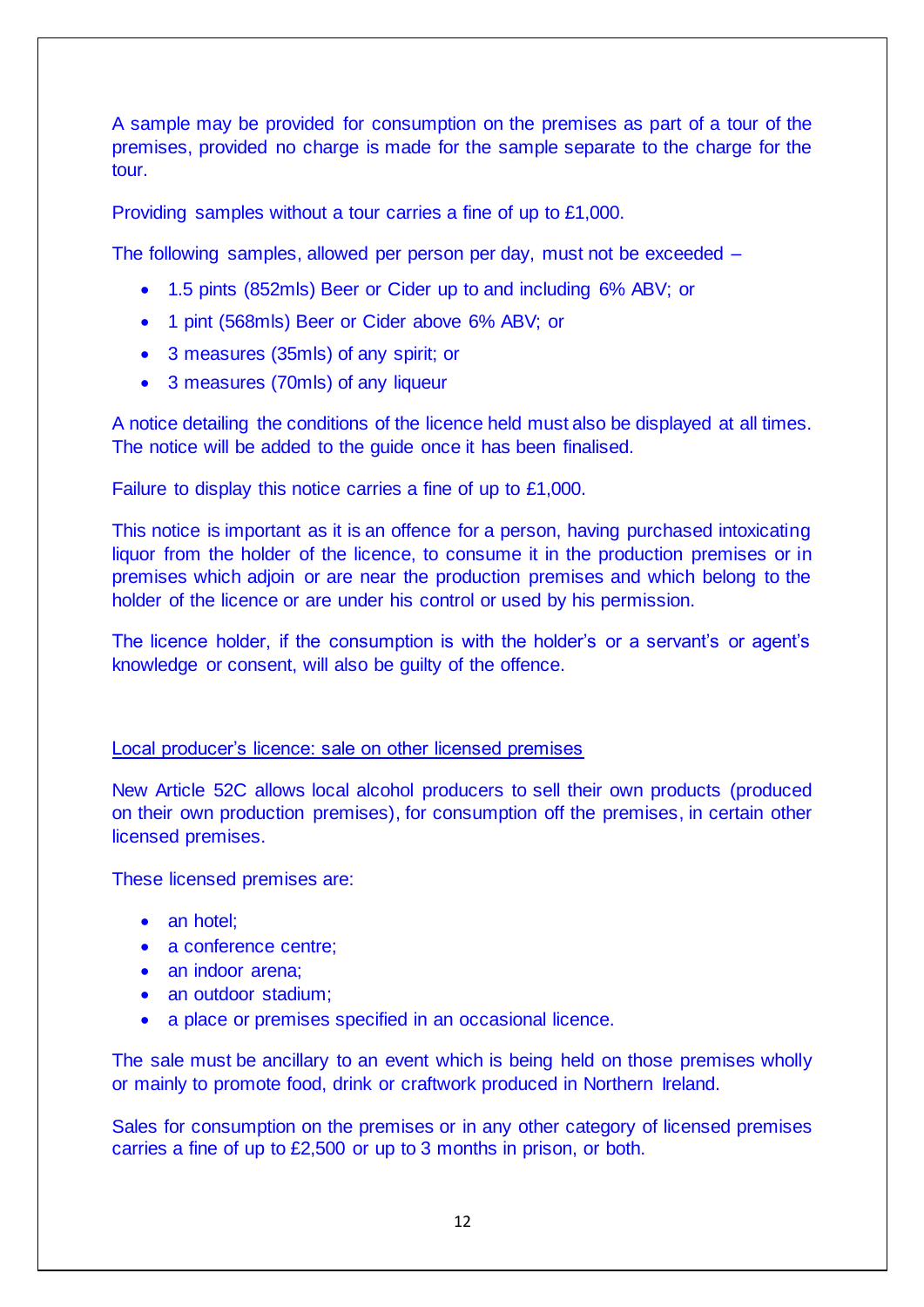It should also be noted that the holder of the licence must display at all times a notice detailing the conditions of the licence held at the point of sale. The notice will be added to the guide once it has been finalised.

Failure to display this notice carries a fine of up to £1,000.

## Local producer's licence: sales not on licensed premises

New Article 52D permits local producers of intoxicating liquor to sell their own products, (produced on their own production premises), for consumption off the premises, at a place which is not licensed for the sale of alcohol in any way.

An event must be being held at that place which is open to the public to wholly or mainly promote food, drink or craftwork in Northern Ireland.

A number of approvals must be obtained prior to the event taking place. It is advisable that the approvals are obtained at the earliest opportunity.

The person organising the event must make a request to the Department asking it to publish a statement (and this statement must be published) that the event:

- is being held to promote food, drink or craftwork produced in Northern Ireland or relates to agriculture in Northern Ireland; and
- is of importance to the area of Northern Ireland in which it is being held.

The person organising the event must make a request to the local police and have obtained written approval from a senior local police officer for intoxicating liquor to be sold at the event for consumption away from the place where the event is being held.

The holder of the local producer's licence must make a request to the local police and have obtained written approval from a senior local police officer that the holder of the licence, or a servant or agent, is permitted to sell intoxicating liquor at the event. Similarly, the intoxicating liquor being sold must have been produced on the licence holder's production premises and sold for consumption away from the place the event is being held.

It should also be noted that the holder of the licence must display at all times a notice detailing the conditions of the licence held at the point of sale. The notice will be added to the guide once it has been finalised.

Local producers may provide samples at the event.

The following samples, allowed per person per day, must not be exceeded –

- 1.5 pints (852mls) Beer or Cider up to and including 6% ABV; or
- 1 pint (568mls) Beer or Cider above 6% ABV; or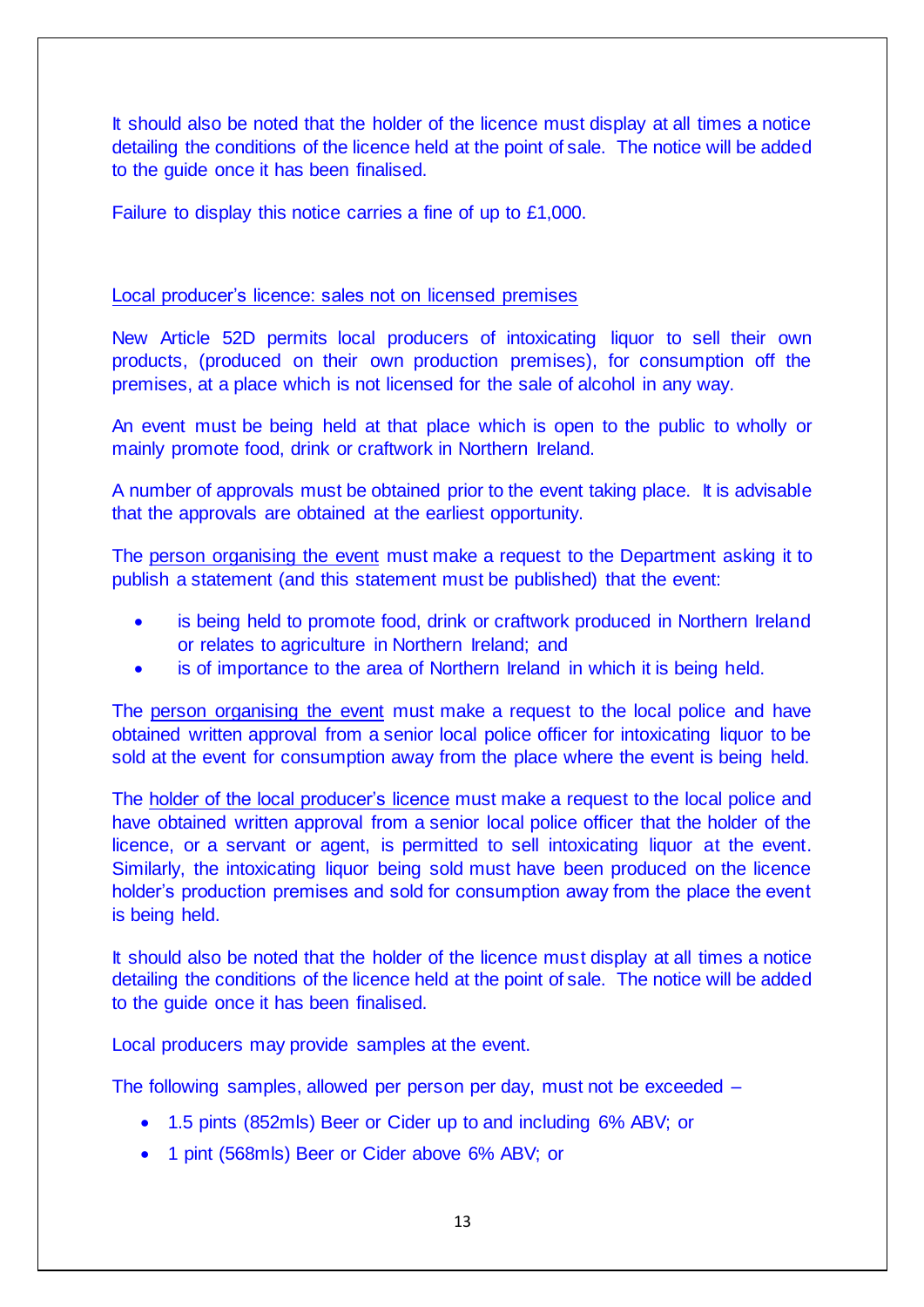- 3 measures (35mls) of any spirit; or
- 3 measures (70mls) of any liqueur

These are maximum amounts and are intended to allow local producers who have a larger product range to offer smaller samples of more products.

**The Department of Health encourages that such samples are taken over an appropriate period of time; that drink-driving is completely discouraged and that water and soft drinks are also available.**

#### **Industrial de-Rating information**

It should be noted that any Industrial de-Rating currently granted to a local producer's premises may be impacted by any licence granted for the sale of intoxicating liquor from those premises.

The primary function of the premises will dictate whether Industrial de-Rating is retained or not however each premises needs to be individually assessed in accordance with the rating legislation.

Where the premises are used for other purposes such as a part of the premises set aside for the retail sale of intoxicating liquor for consumption off the premises (offsales), this part will be subject to rates payable at the full rate and a rates reassessment will need to be carried out by Land & Property Services (LPS). Licence holders should apply for a rates reassessment once licensing or physical changes have been made to premises.

LPS is unable to provide estimates of the potential impact on rateable value or Industrial de-Rating in advance of changes having been undertaken, however prospective licence holders who wish to contact LPS for further information may do so by emailing [valuation@lpsni.gov.uk](mailto:valuation@lpsni.gov.uk).

**It is important to note that the current licensing period ends on 30 September 2022 and any licence granted up to and including 30 June 2022 will need to be renewed by 30 September 2022.** 

**Renewal applications must be submitted to the court by 9 August 2022. Any licence granted in July, August and September 2022 will be carried forward into the next licensing period.**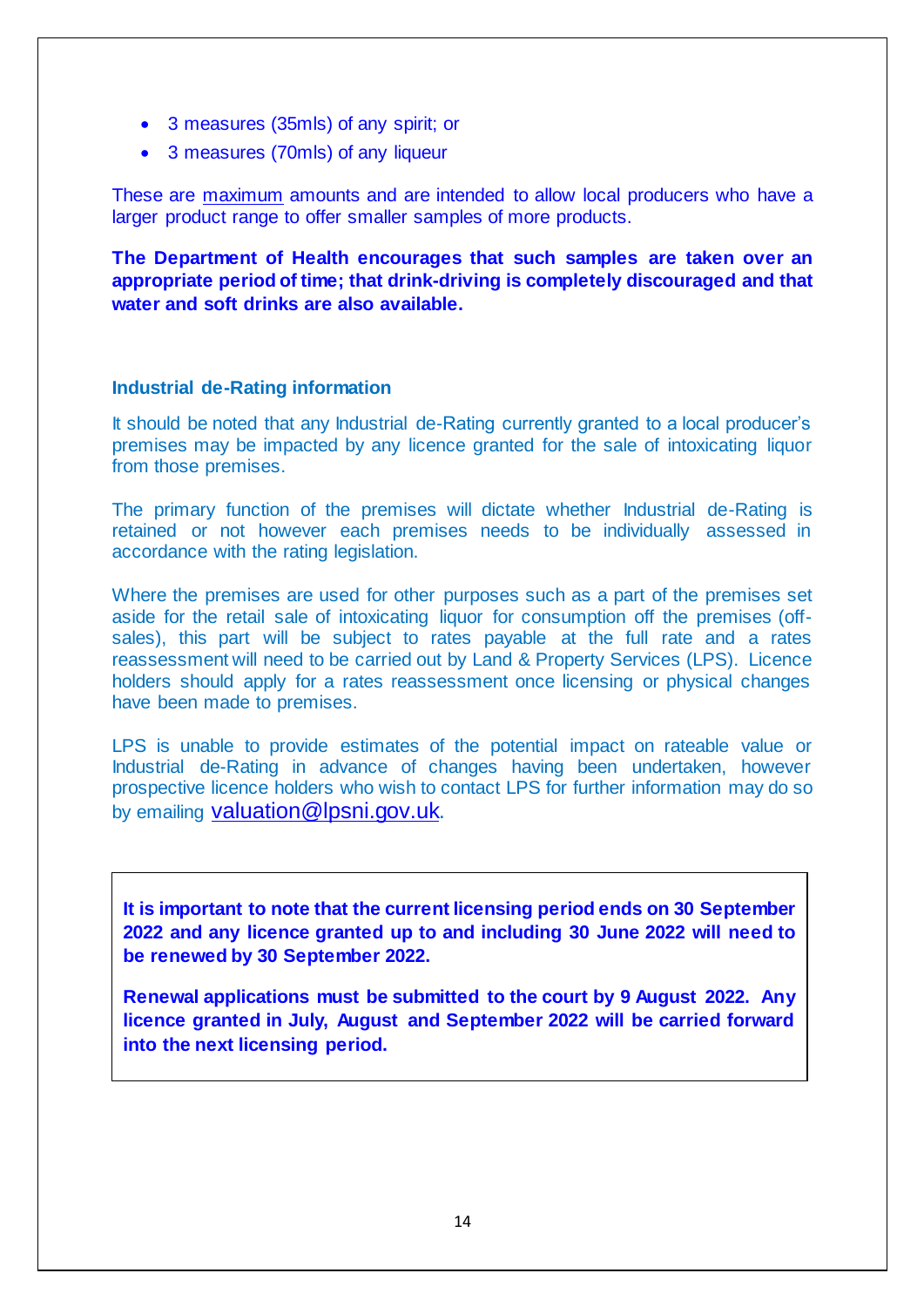# **Section 12: Requirement for off licence – Commencing 6 April 2022**

This section relates to remote sales of intoxicating liquor.

A new Article 5A in the Licensing Order requires that where a sale takes place in any way other than in person:

- the place of dispatch in Northern Ireland must be licensed to sell intoxicating liquor for consumption off the premises; and
- the person making the sale, personally or by a servant or agent, is the holder of the licence.

This section also amends Article 66 of the Licensing Order (conditions as to delivery of intoxicating liquor), requiring any person, who is not a servant or agent of the licence holder, and who is delivering intoxicating liquor to the purchaser, to make the delivery without reasonable delay, and to have with them a receipt from the holder of the licence for the purchase of intoxicating liquor.

Failure to make the delivery without unreasonable delay or to carry the relevant receipt carries a fine of up to £1000).

# **Section 13: Removal of requirements for children's certificates, etc. – Commencing 6 April 2022**

This section repeals Article 59 of the Licensing Order (children's certificates) which required licensees to hold a children's certificate if they wished young people under 18 years of age to be allowed in areas of the premises which contained a bar or are used mainly or exclusively for the consumption of intoxicating liquor.

The section makes further amendments to ensure all safeguards remain in place before young people under 18 years of age are allowed in areas of the premises which contain a bar or are used mainly or exclusively for the consumption of intoxicating liquor.

These safeguards include:

- meals must be available,
- a young person must be accompanied by an adult and sit away from the bar,
- a young must leave the premises by 9.00pm (9.30pm if consuming a meal purchased before 9.00pm).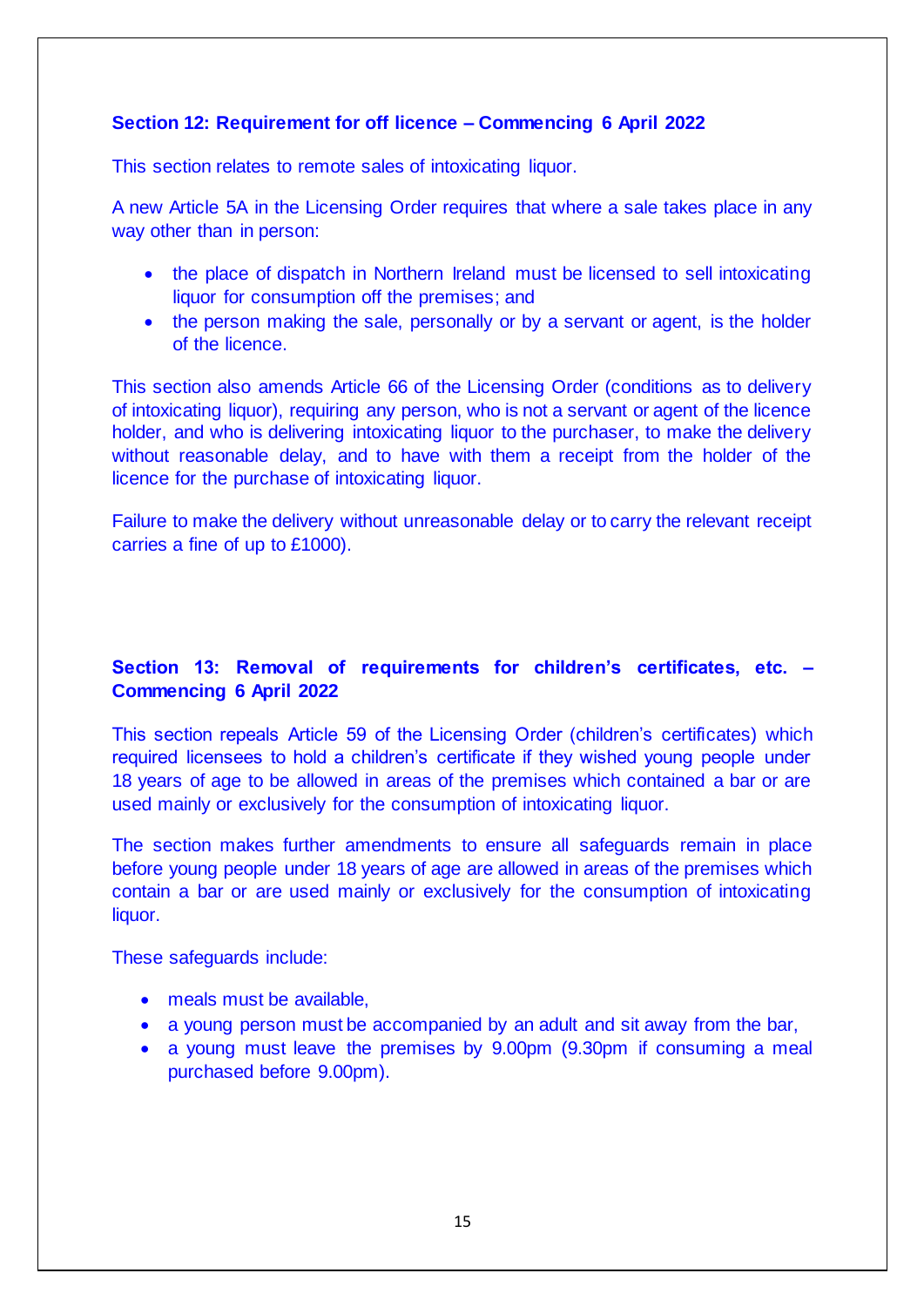# **Section 14: Underage functions – Commencing 6 April 2022**

This section relates to the suitability of certain premises and authorisation for those premises to hold functions which are designed to appeal to under 18s in particular (underage functions).

The licensed premises in question are:

- pub;
- an hotel:
- a restaurant:
- a conference centre;
- a higher education institution;
- an indoor arena:
- an outdoor stadium.

A new Article 58A in the Licensing Order permits a court to make an order specifying a certain part of a licensed premises as suitable to hold underage functions when they are satisfied the required conditions have been met.

These conditions include:

- that the part of the premises specified in the order is structurally adapted for the purpose of having functions held in it;
- that appropriate steps have been taken for securing the safety of under 18s while attending an underage function in that part of the premises and that is it otherwise suitable for underage functions;
- that suitable arrangements are in place for securing under 18s attending the function do not have access to any other part of the premises which is used for the sale of intoxicating liquor.

A new Article 58B in the Licensing Order provides for authorisations for specific functions.

The holder of a licence must apply to the relevant magistrates' courts for an authorisation for each underage function. The procedure which must be followed is set out in Schedule 10 to the Licensing Order.

An authorisation permits under 18s to be in the part of the premises which has been granted a suitability order up to 1.00am to attend the function, and up to 1.30am following the function.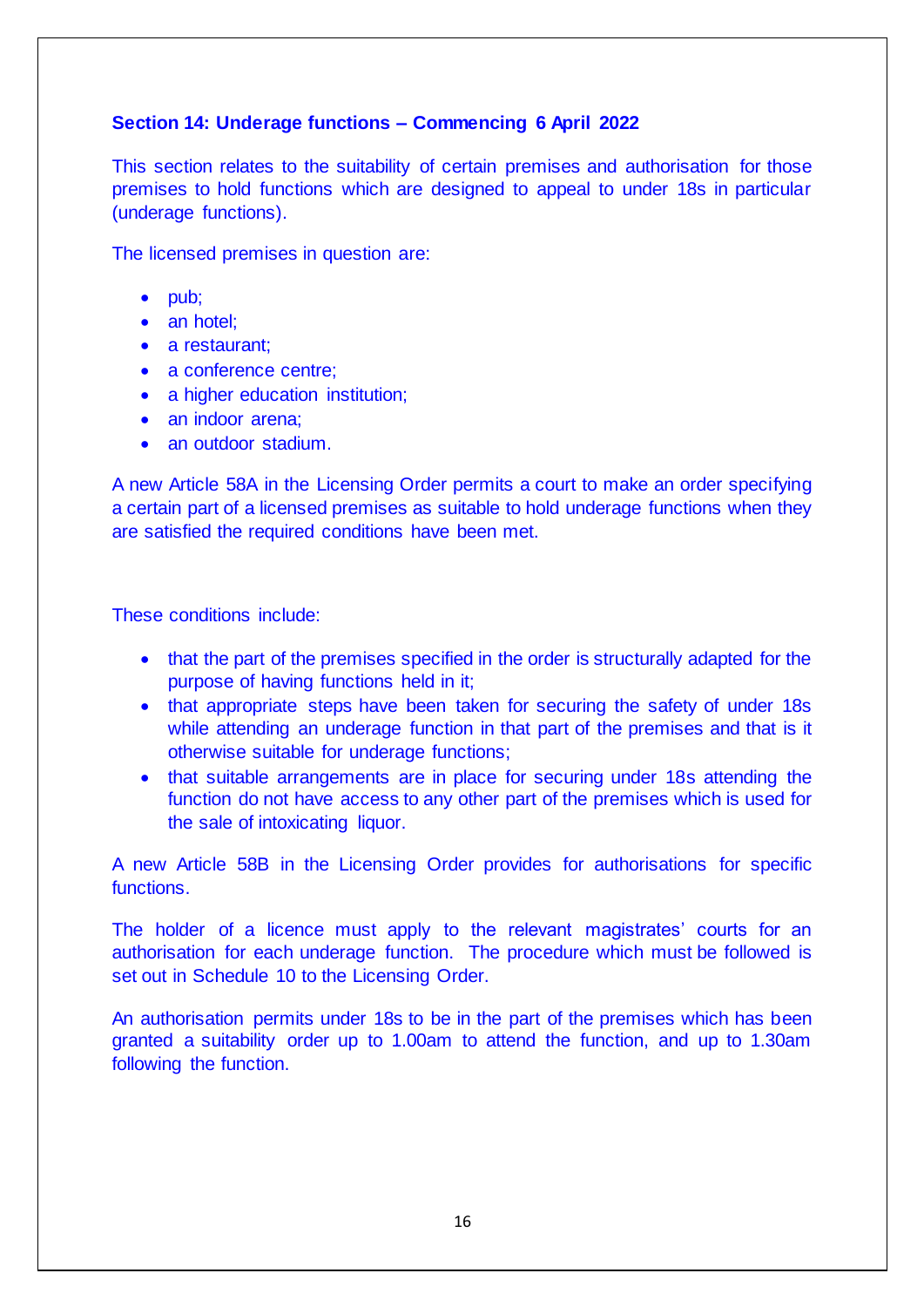A condition of the authorisation is that during the period for which the authorisation is in force:

- each dispenser of intoxicating liquor in the part of the premises where the function is taking place must be incapable of operation; and
- access to any other container of intoxicating liquor in that part must be prevented.

A court may place other conditions as it thinks fit. Failure to comply with any condition carries a fine of up to £1,000.

Sales of intoxicating liquor to anyone aged 18 or over in the part of the premises where the function is taking place is an offence.

The licence holder, servant or agent, is also not permitted to allow anyone aged 18 or over to consume intoxicating liquor in that part.

Furthermore, a person aged 18 or over is not permitted to consume intoxicating liquor in the area authorised for the underage function whilst the function takes place.

Sales, permission to consume, and consumption, all carry a fine of up to £1,000.

This section also makes changes to Article 108 of the Betting, Gaming, Lotteries and Amusements (Northern Ireland) Order 1985. It is now an offence for gaming machines to be made available in any part of licensed premises in which an underage function is being held.

#### **Section 15: Private functions – Commencing 6 April 2022**

This section amends Article 58 of the Licensing Order which relates to under 18s in licensed premises. Under 18s will be able to remain on licensed premises, to attend a private function, provided certain conditions are met.

The conditions are:

- the function is held in a part of the premises where the public do not have access to for the duration of the function;
- the person under 18 is in the company either of a parent or of a parent of another person who is under 18 and attending the function;
- at least a main meal is being served at the function; and
- the person under 18 does not consume any part of that meal at a counter or structure that is being used wholly or mainly as a bar.

NB: "parent" includes any individual who has parental responsibility for that person or has care of that person.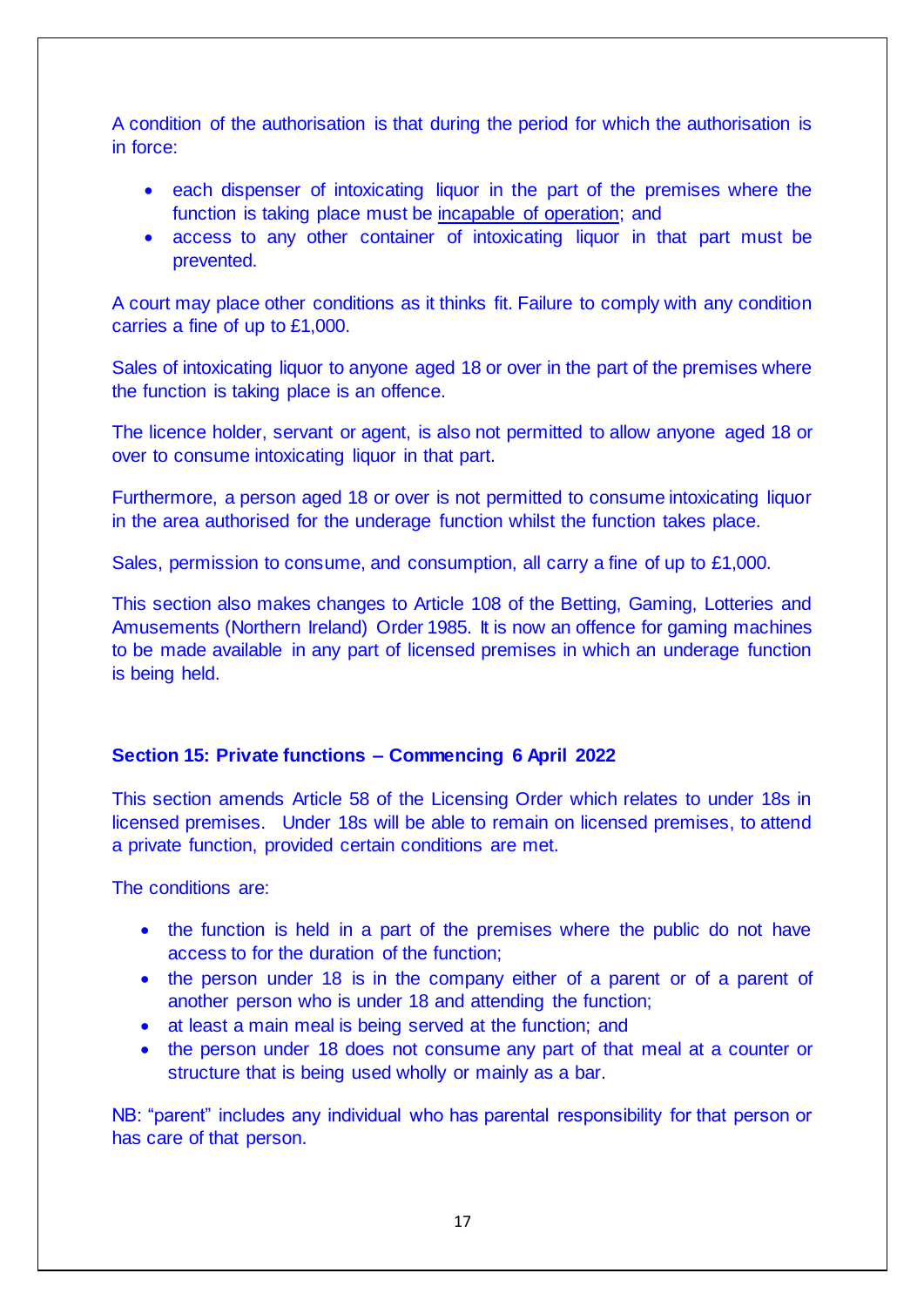## **Section 16: Delivery of intoxicating liquor to young persons – Commencing 6 April 2022**

This section amends Article 60 of the Licensing Order which relates to the sale, etc., of intoxicating liquor to young persons.

It makes it an offence for a licensee, or servant or agent, to make a home delivery of intoxicating liquor (purchased by an adult) to any person under 18 years of age.

It also provides that in court proceedings, licensees, or servants or agents, may rely on a defence of due diligence by demonstrating that, when delivering the intoxicating liquor, they recorded details of any proof of age document they had requested in the delivery book or on an invoice.

# **Section 17: Restaurants and guest houses: notice displaying licence conditions – Commencing 6 April 2022**

This section amends Article 51 of the Licensing Order (conditions as to sale etc. in guest houses and restaurants). It adds a new Article 51(4A) which requires a restaurant, and a guest house which also has a restaurant, to display a notice detailing the conditions in relation to the sale and consumption of intoxicating liquor in the premises.

The notice will be added to this guide once it has been finalised.

Failure to display the notice carries a fine of up to £1,000.

#### **Section 21: Minimum price for alcohol - Commenced 1 October 2021**

This section places a duty on the Department of Health to, within 3 years of whole of this Act coming into operation, bring forward to the Assembly, legislation introducing minimum pricing for the sale and supply of intoxicating liquor and to prohibit its sale or supply below that price.

#### **Section 22: Occasional licences: conditions – Commencing 6 April 2022**

This section allows for the police to appear at a hearing of an application for an occasional licence and ask for terms and conditions to be placed on it.

There is also an opportunity, on request by the holder of the occasional licence, for a magistrates' court to vary or remove any of the terms or conditions if it is satisfied that it is appropriate to do so.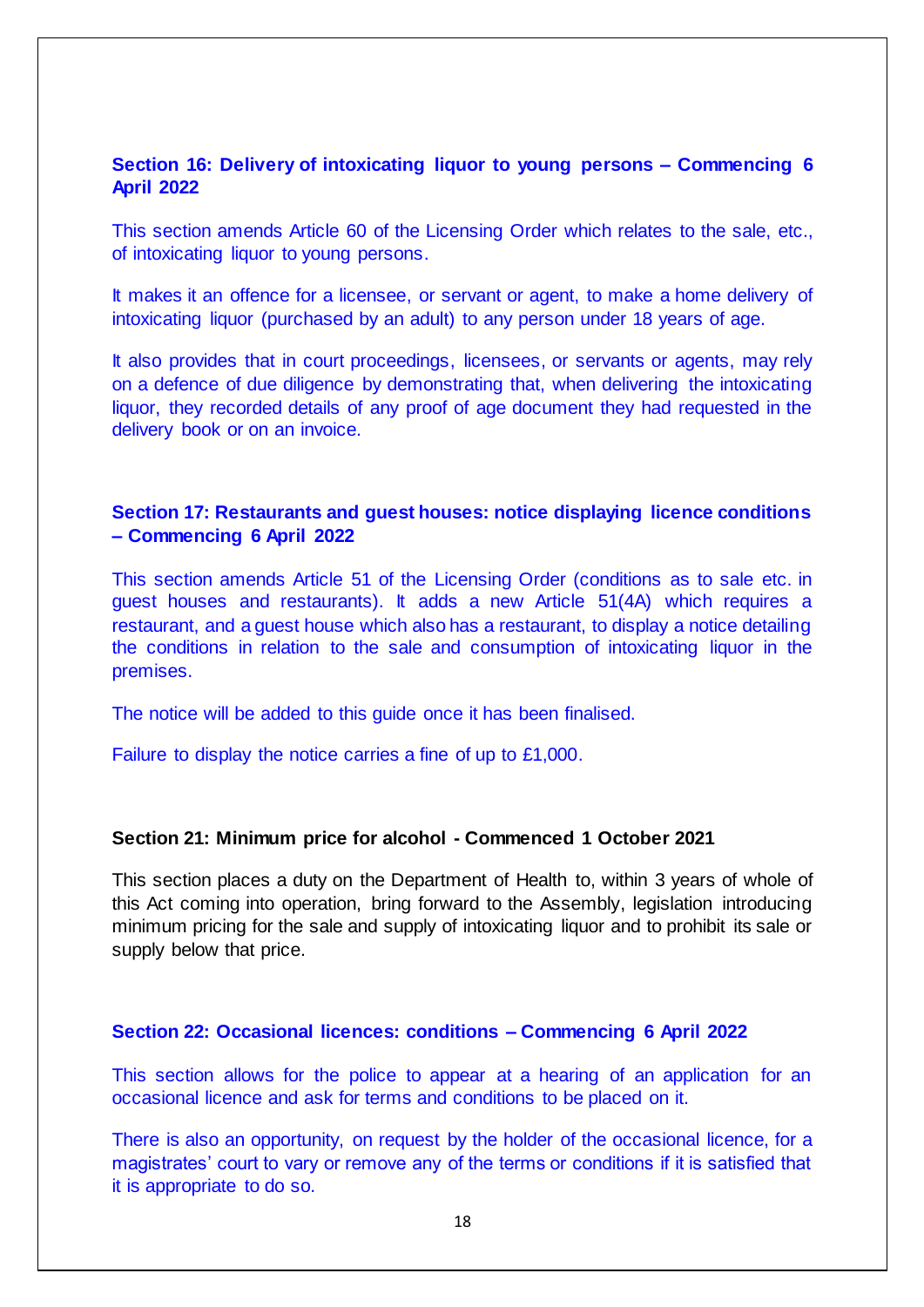Failure to comply with terms and conditions placed on an occasional licence carries a fine up to £1,000.

#### **Section 23: Independent review of licensing system including surrender principle - Commenced 1 October 2021**

This section places a duty on the Department for Communities to appoint an independent person, within one year of this Act receiving Royal Assent, to undertake a review of the licensing system.

Subsections (2) and (3) set out the areas to be covered by the review and stipulate that the appointed person must report and make recommendations within two years of their appointment.

Subsections (4), (5) and (6) require the Department to lay the report of the review before the Assembly, publish the report, and, within six months of publication, produce and publish an action plan to address the recommendations of the review report.

Subsections (7) and (8) give the Department the power to modify by regulation the time periods by which the review and the Department's response must be completed, subject to the approval of the Assembly.

# **Section 24: Annual publication of the number of licences - Commenced 1 October 2021**

This section requires the Department for Communities to publish an annual statement of the number of liquor licences in force for public houses and off-licences and any trends which may be observed from these numbers.

Licensed public houses are to be listed by district electoral area or, where feasible, by reference to smaller areas within each of those areas.

## **Section 26: Body Corporate: change of directors – Commencing 6 April 2022**

This sections deals with licence holders which are made up of a body corporate.

Article 4 of the Licensing Order (persons to whom licences may be granted) is amended to require a body corporate licence holder to notify the courts and police of any change of directorship within 28 days.

Failure to comply with this requirement carries a fine up to £5,000, or up to 6 months imprisonment, or both.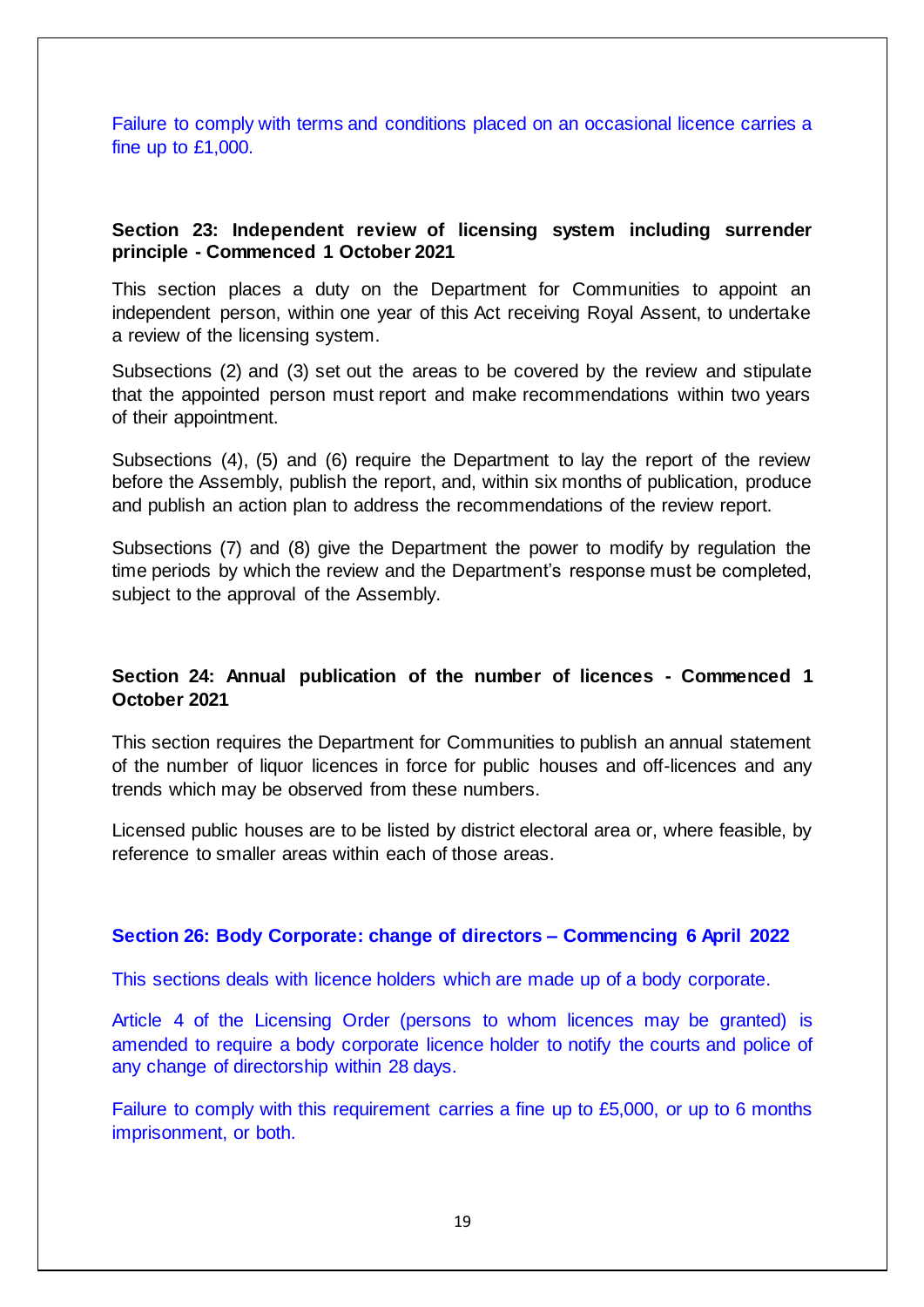Article 72 of the Licensing Order (suspension of licence) is also amended to allow the suspension of a licence on the grounds that the body corporate is no longer fit to hold a licence, having not informed the courts and police of a change of directorship.

# **Section 27: Removal of exemption for angostura bitters - Commenced 1 October 2021**

This section effectively includes angostura bitters, a product of high alcohol content which is used to flavour a wide variety of drinks and food, in the definition of intoxicating liquor. This means that they may only be sold in licensed premises, or in the licensed part of premises.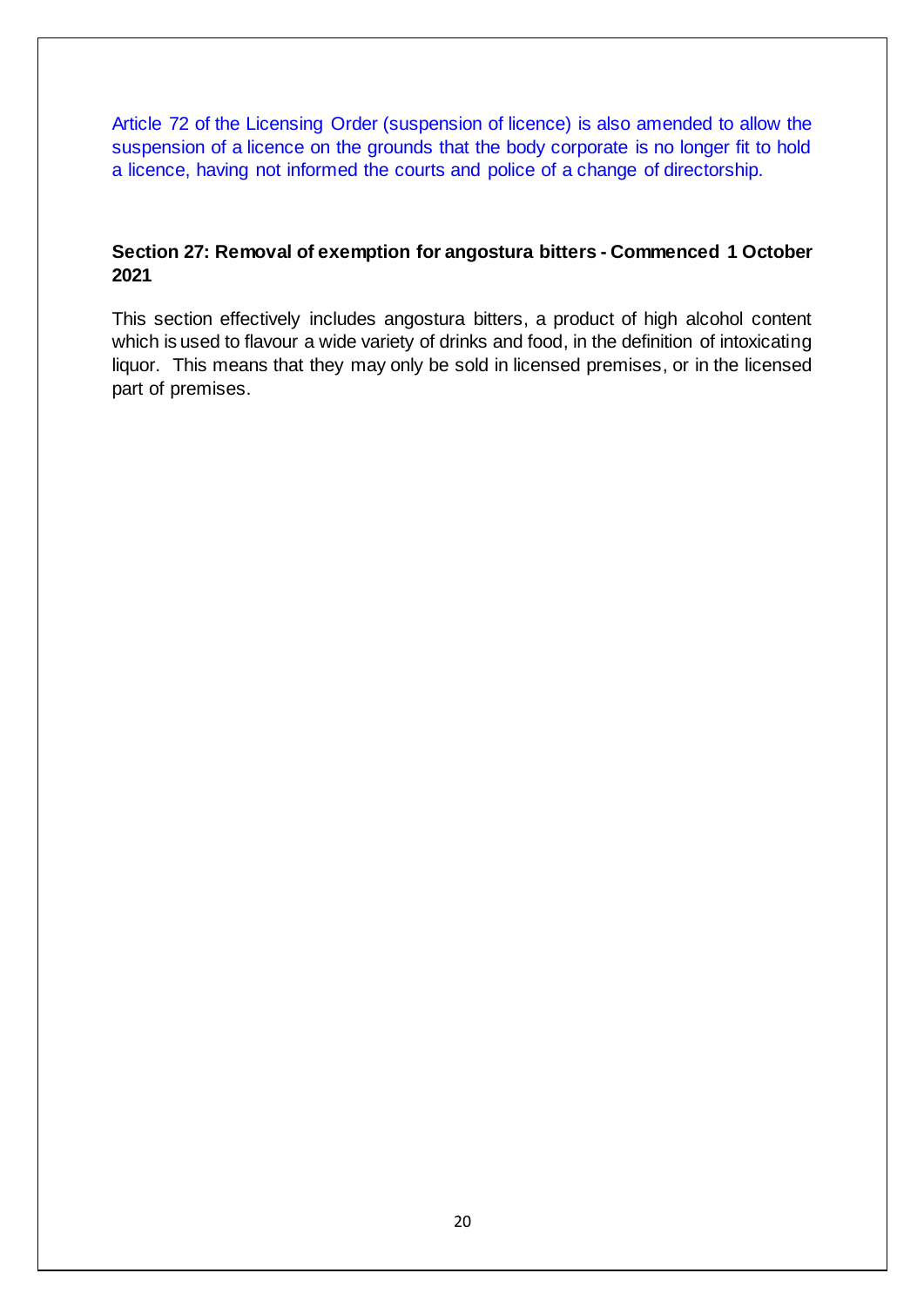# **PART 2 - REGISTRATION OF CLUBS**

#### **Section 28: Sporting Clubs – Commencing 6 April 2022**

This section deals with extending an area of a sporting club authorised to supply intoxicating liquor.

New Article 15A in the Clubs Order (Extension authorisations for sporting clubs) allows police to authorise, in writing, a sporting club to extend the area of its premises which is registered to supply intoxicating liquor for the purpose of holding a function.

The function must be likely to attract more people than could be accommodated in the registered club premises, and the application to the police must include a plan showing the area of the proposed extension.

The extended area will be treated as part of the registered club premises for the duration of the authorisation and therefore the function will be subject to the conditions set out in Article 30 (Functions in registered clubs) of the Licensing Order.

No more than 6 authorisations may be granted in any year. An authorisation may exceed 1 day only in exceptional circumstances, determined by the police, and must not exceed 5 days.

# **Section 30: Removal of additional restrictions at Easter - Commenced 1 October 2021**

Easter weekend permitted hours now mirror what is available for any other weekend throughout the year.

Section 30 amends Article 24 (general permitted hours), Article 25 (consumption of liquor after permitted hours) and Article 26 (authorisations for special occasions) of the Clubs Order to remove all Easter restrictions.

This corresponds with changes made for licensed premises in Section 1 of the Act.

## **Section 31: Removal of restrictions on late opening on Sunday - Commenced 1 October 2021**

This section brings the end of general and extended permitted hours on any Sunday into line with those permitted on any other day (11pm with general permitted hours, and 1am the following morning for special occasions).

Opening times on Sundays (12.30pm) and Christmas Day hours (12.30pm -10pm) remain the same.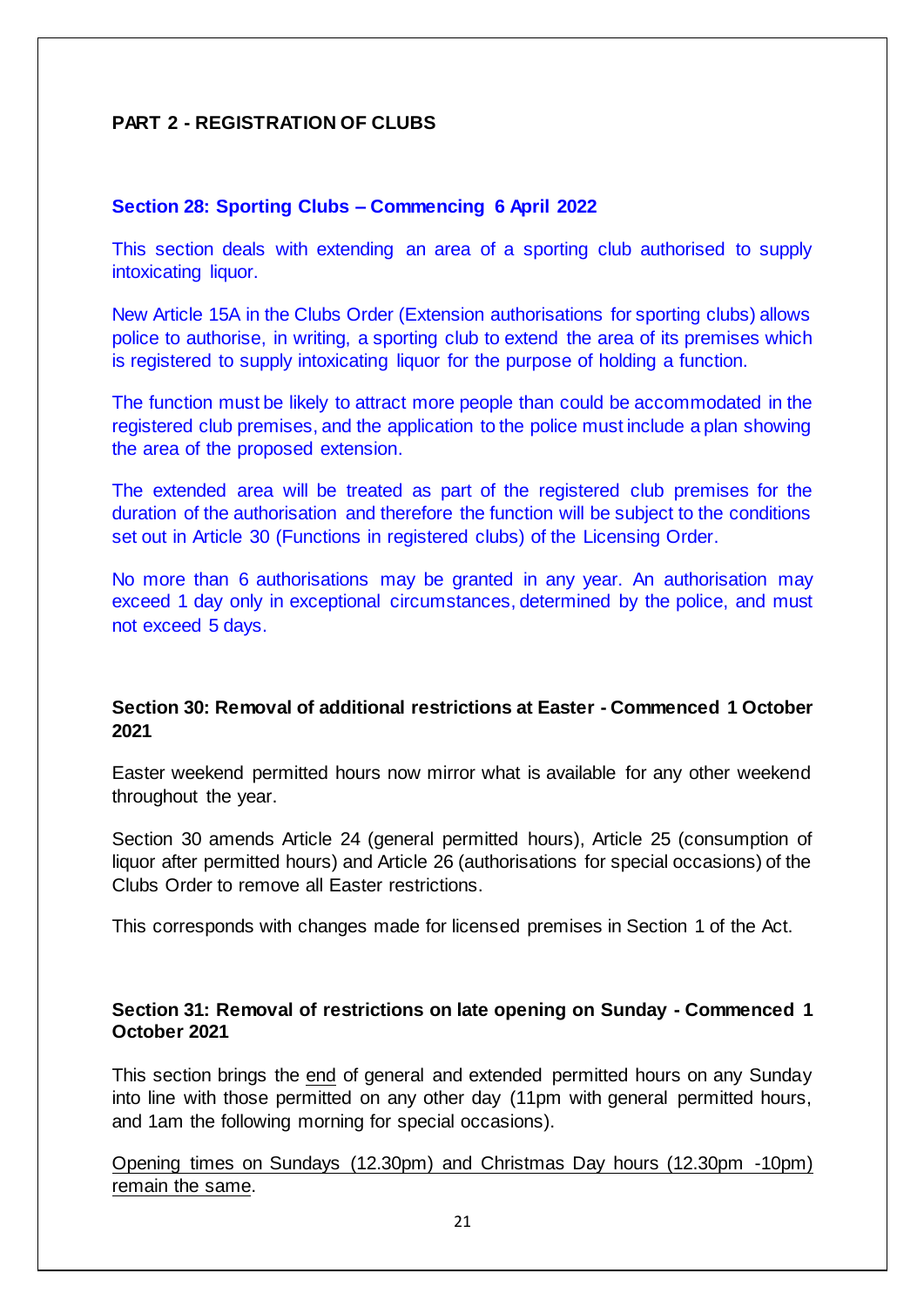Section 31 amends Article 24 of the Clubs Order (general permitted hours) and Article 26 (authorisations for special occasions) and removes the restrictions on late night permitted hours on a Sunday (currently restricted to 10pm and 12pm respectively) for registered clubs.

# **Section 32: Extension of "drinking-up time" - Commenced 1 October 2021**

This section increases drinking-up time from 30 minutes to 1 hour.

Section 32 amends Article 25 of the Clubs Order (consumption after permitted hours of liquor supplied during those hours) to create similar provisions for the duration of the "drinking-up time" in private members' clubs to those set out in Section 6 of the Act in relation to licensed premises<sup>4</sup>.

# **Section 33: Increase in number of authorisations for special occasions - Commenced 1 October 2021**

This section increases the number of late nights a club can apply to the police for.

Section 33 amends Article 26 of the Clubs Order (authorisation for special occasions) to increase the number of authorisations which can be granted by the police to any club in any year from 85 to 104.

Subsection (2) inserts new paragraphs (2A) and (2B) to Article 25 to give the Department the power to modify by regulation, subject to Assembly approval, the number of authorisations which can be granted for the time specified.

It is important to note that subsection (3) inserts new paragraphs (5) to (9) to Article 26 to require a person applying for an authorisation under this Article, to display a notice of the application on or near the club premises for which the authorisation is sought during the three weeks before the first occasion to which the application relates.

A copy of the notice must also be served on the district council.

An administrative form of notice that registered clubs can use to comply with the requirement to display under Article 26 can be can be downloaded from the Department's website at

 $\overline{a}$ 

<sup>4</sup> See page 7 of this guide for Section 6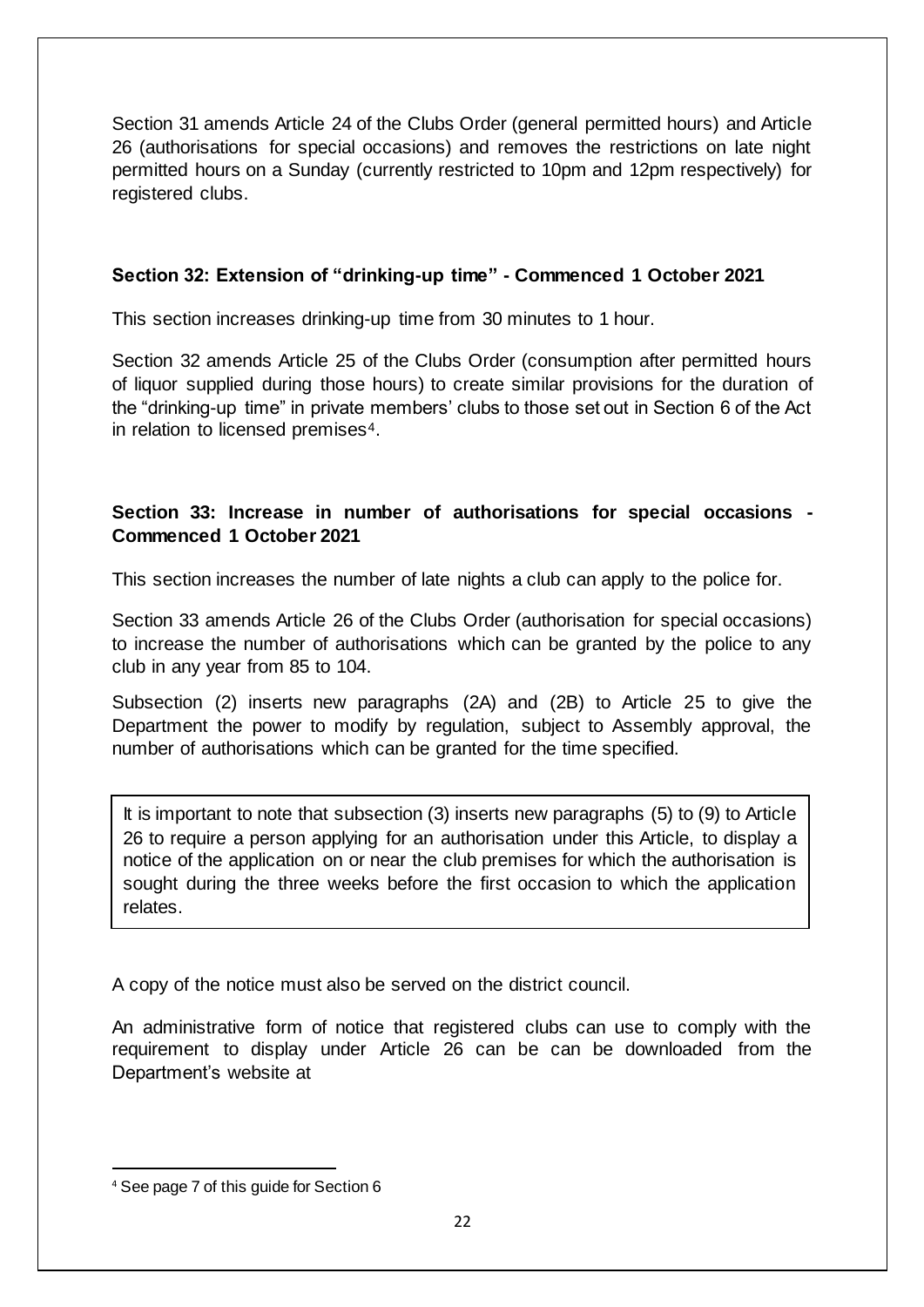[https://www.communities-ni.gov.uk/publications/licensing-and-registration-clubs](https://www.communities-ni.gov.uk/publications/licensing-and-registration-clubs-amendment-act-ni-2021-guide)[amendment-act-ni-2021-guide](https://www.communities-ni.gov.uk/publications/licensing-and-registration-clubs-amendment-act-ni-2021-guide)

Applications should be addressed to the district licensing officer, or the duty inspector, of the local police district in which the premises is situated.

Furthermore, there is provision for complaints to be made from the police, council or any person owning or residing in premises within the vicinity, to the courts where undue inconvenience is caused to local residents as a result of a late night authorisation. Courts are given the power to revoke an authorisation, modify the hours of an authorisation, or make an authorisation subject to such terms and conditions at it thinks fit, including any which may be requested by the district commander of the police of the district in which the club premises are situated.

## **Section 34: Major Events – Commencing 6 April 2022**

This section adds a new Article 26A to the Clubs Order which gives the Department the power to make a "major event order" which will:

- designate an event, held in NI, as a major event; and
- specify the permitted hours for the sale supply of intoxicating liquor, outside of what is currently available under the Clubs Order.

The period specified in a major event order may not include Christmas Day.

The Department must consult with appropriate persons. These persons may vary depending on the event however examples would be the police and council local to where the event is taking place.

The Department may also impose conditions for the supply of intoxicating liquor in any major event order. Failure to comply may result in a fine of up to £1,000 on summary conviction.

The Department is currently developing a framework for the processing of major event orders which will be made available at the earliest opportunity.

# **Section 35: Removal of requirement for children's certificate, etc. – Commencing 6 April 2022**

This section repeals Article 33 of and Schedule 5 to the Clubs Order (children's certificates) which required a registered club to hold a children's certificate if they wished young people under 18 years of age to be allowed in areas of club premises which contained a bar or are used mainly or exclusively for the consumption of intoxicating liquor.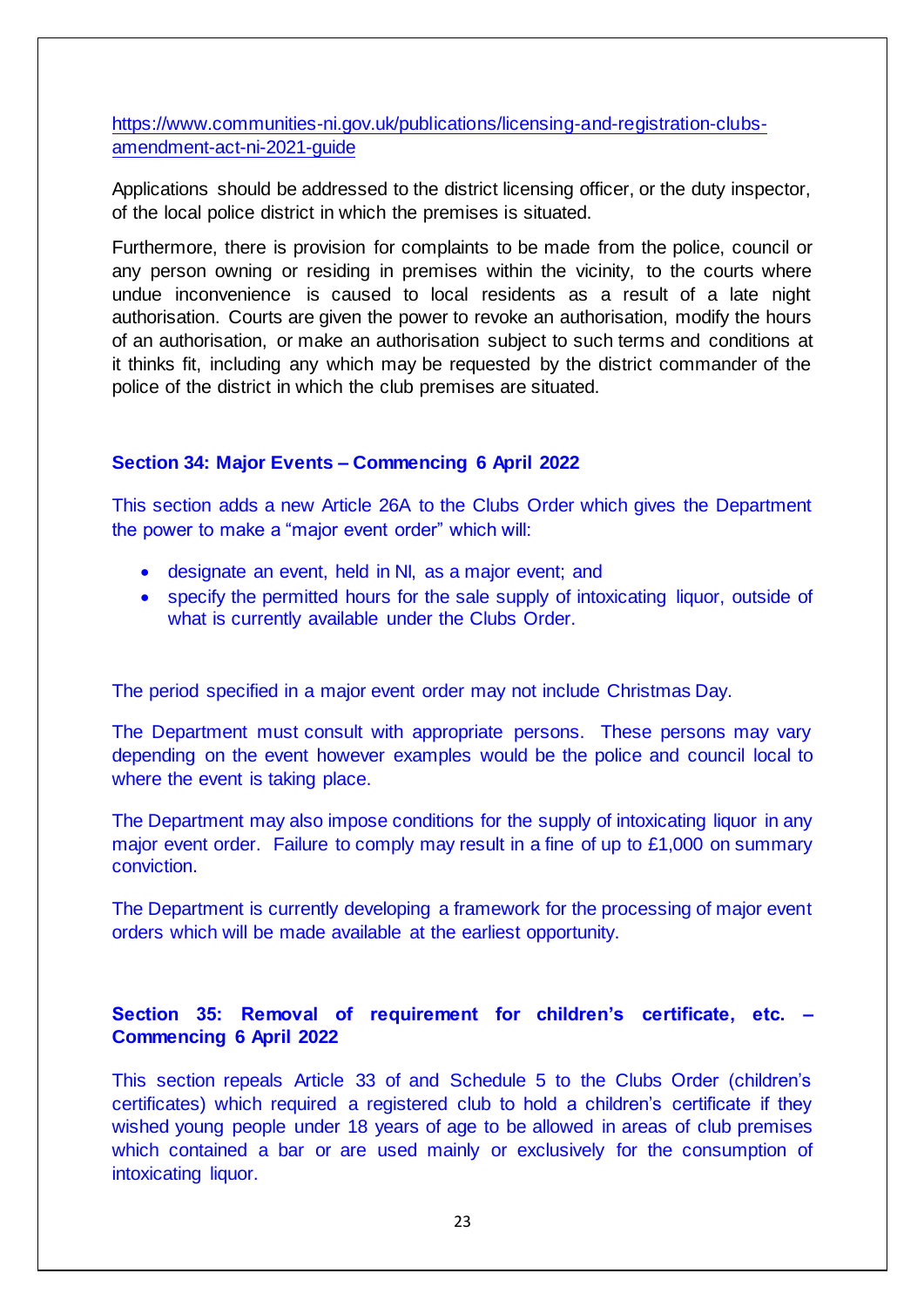The section makes further amendments to ensure all safeguards remain in place before young people under 18 years of age are allowed in areas of the premises which contain a bar or are used mainly or exclusively for the consumption of intoxicating liquor.

These safeguards include:

- meals, and beverages suitable for young people under 18 years of age, must be available,
- a young person must be accompanied by an adult and sit away from the bar,
- a young must leave the premises by 9.00pm (9.30pm if consuming a meal purchased before 9.00pm).

## **Section 36: Underage functions – Commencing 6 April 2022**

This section relates to the suitability of a registered club to hold a function which is designed to appeal to under 18s in particular (underage functions).

A district commander, for the police district in which the club is situated, will need to be satisfied of the following conditions before authorising a function:

- that suitable arrangements are in place for securing under 18s attending the function do not have access to any other part of the premises which is used for the supply, consumption or storage of intoxicating liquor;
- each dispenser of intoxicating liquor at a bar in the part of the club premises where the function is being held are incapable of operation;
- access to any other container of intoxicating liquor is prevented.

The authorisation will specify the area in the registered club to hold the function and the duration of the function, up to 1.00am.

A registered club must not supply or permit consumption of intoxicating liquor to anyone aged 18 or over in the area of the club authorised to hold the function.

Failure to comply with these conditions means:

- $\bullet$  the club,
- every official in the club at the time the conditions were contravened and

• the person supplying or permitting the consumption of the intoxicating liquor,

are each guilty of an offence and each liable to a fine of up to £1,000.

This section also makes changes to Article 108 of the Betting, Gaming, Lotteries and Amusements (Northern Ireland) Order 1985. It is now an offence for gaming machines to be made available in any part of licensed premises in which an underage function is being held.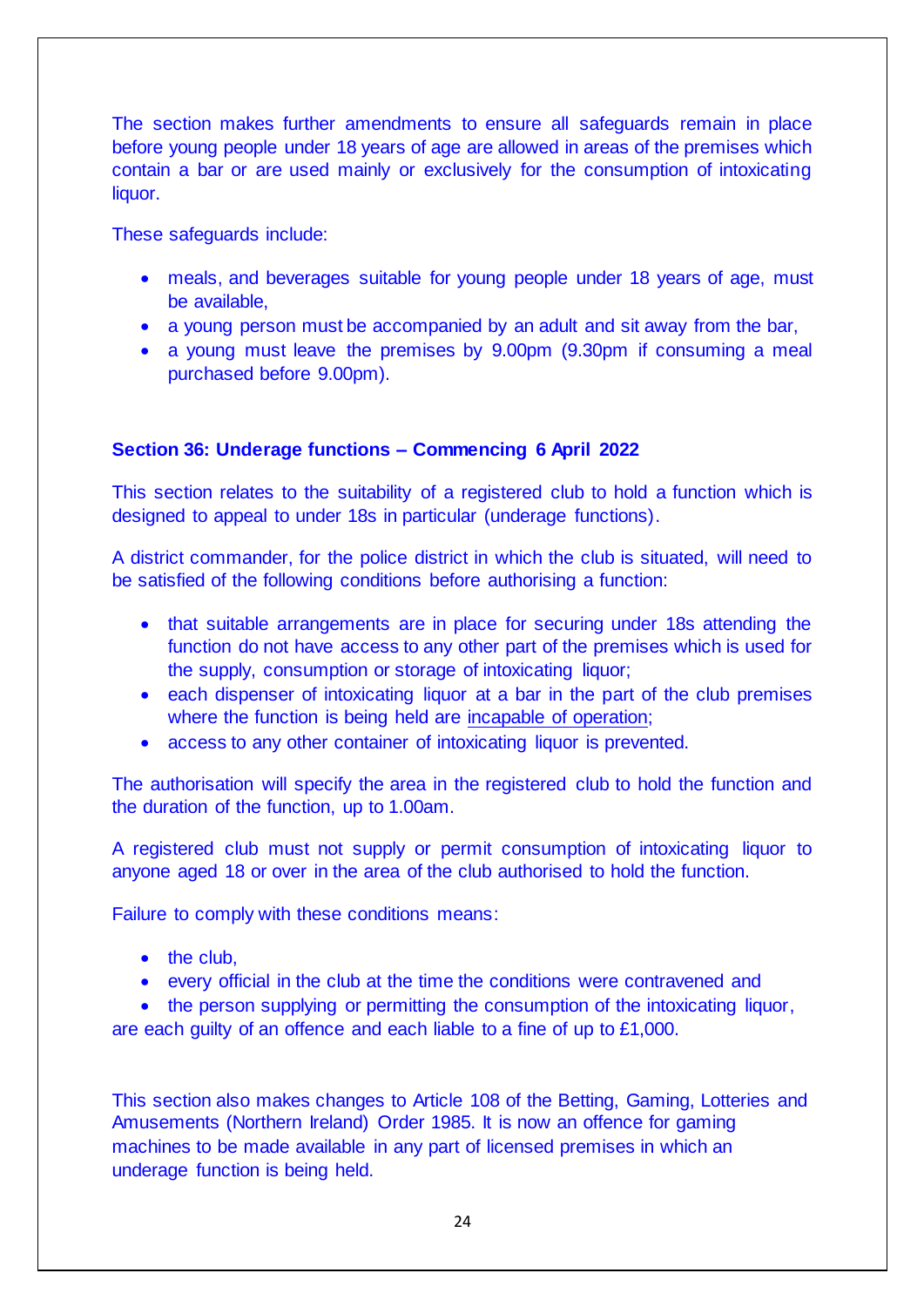# **Section 37: Private functions – Commencing 6 April 2022**

This section amends Article 32 of the Clubs Order (young persons prohibited from bars) which relates to under 18s in part of club premises which contain a bar or is used exclusively or mainly for the supply, consumption or storage of intoxicating liquor. Under 18s will be able to remain on club premises after 9pm (or 10pm if in sporting club premises), to attend a private function, provided certain conditions are met.

The conditions are:

- the private function is held in a part of the club premises where other members, or guests of other members, do not have access to that part of the club for the duration of the function;
- the person under 18 is in the company either of a parent or of a parent of another person who is under 18 and attending the function;
- at least a main meal is being served at the function; and
- the person under 18 does not consume any part of that meal at a counter or structure that is being used wholly or mainly as a bar.

NB: "parent" includes any individual who has parental responsibility for that person or has care of that person.

## **Section 38: Young people prohibited from bars – Commencing 6 April 2022**

This section amends Article 32 of the Clubs Order (young persons prohibited from bars). It extends the last time that young people under 18 years of age may be in the bar area of sporting club premises from 10.00pm to 11.00pm during the summer months (1 May to 30 September).

New Article 32(13A) further allows a young person to remain in the bar area of a sporting club premises until 11.00pm at any time of the year, up to 3 times per calendar year, to attend a prize-giving ceremony.

## **Section 40: Restrictions relating to advertisements – Commencing 6 April 2022**

This section amends Article 38 of the Clubs Order (restrictions on advertisements relating to functions in clubs) which restricts advertising to solely within club premises unless the function was for sport, game or other physical recreation.

Clubs are now permitted to advertise any function outside of club premises provided, where appropriate, the advertisement clearly states that only members of the club and their guests may attend the function.

It is important to note that the statement must be clearly visible on the advertisement.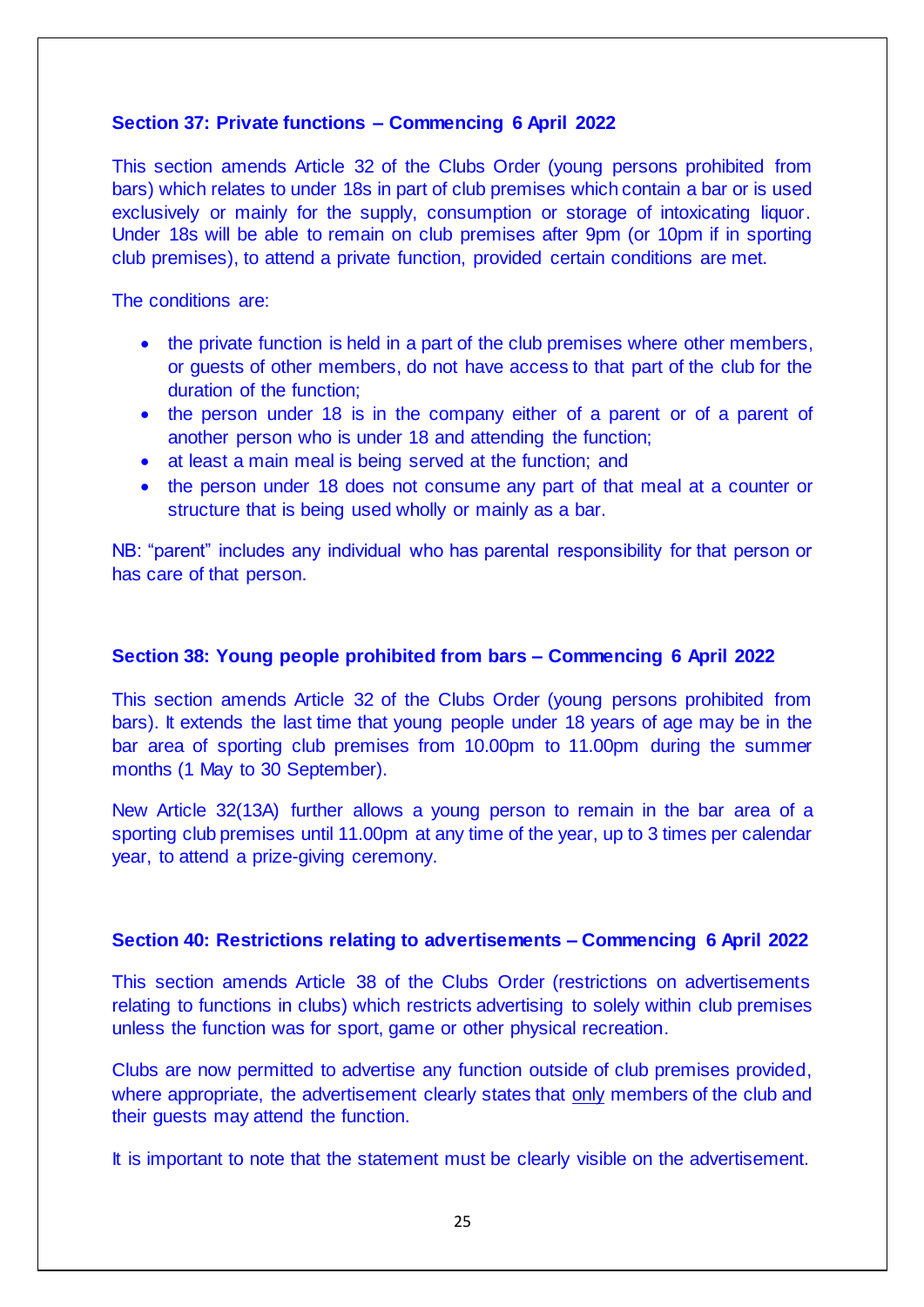Advertisements relating to functions where the proceeds are devoted to charitable or benevolent purposes will not be required to include such a statement.